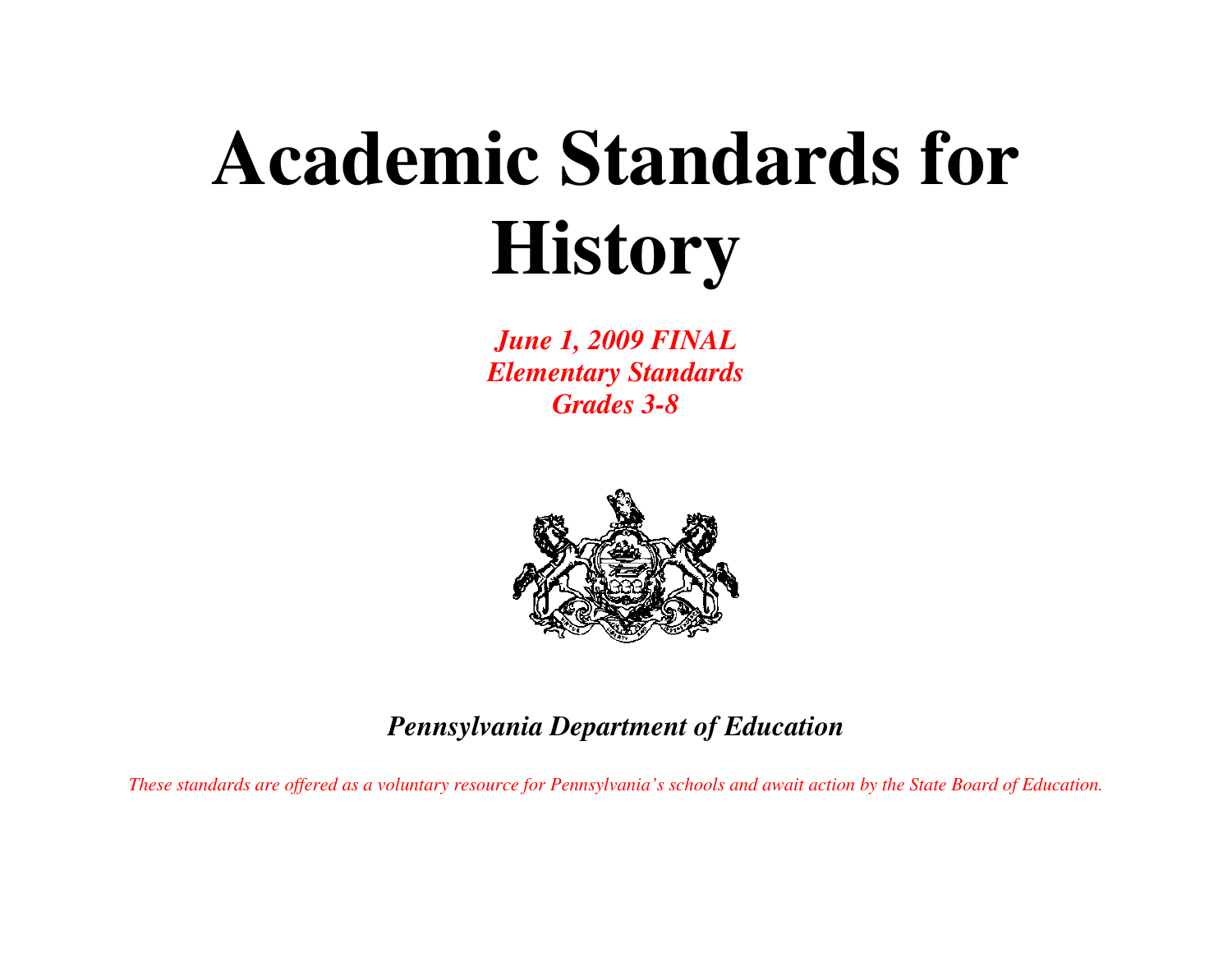#### **XXII. TABLE OF CONTENTS**

|                                                           | XXIII |
|-----------------------------------------------------------|-------|
| <u>THE ACADEMIC STANDARDS</u>                             |       |
|                                                           | 8.1   |
| A. Continuity and Change over Time                        |       |
| B. Fact / Opinion and Points of View                      |       |
| C. Research                                               |       |
|                                                           | 8.2   |
| A. Contributions of Individuals and Groups                |       |
| B. Historical Documents, Artifacts, and Historical Places |       |
| C. Impact of Continuity and Change on PA History          |       |
| D. Conflict and Cooperation                               |       |
|                                                           | 8.3   |
| A. Contributions of Individuals and Groups                |       |
| <b>B.</b> Historical Documents and Artifacts              |       |
| C. Impact of Continuity and Change on U.S. History        |       |
| D. Conflict and Cooperation                               |       |
|                                                           | 8.4   |
| A. Contributions of Individuals and Groups                |       |
| B. Historical Documents, Artifacts, and Sites             |       |
| C. Impact of Continuity and Change                        |       |
| D. Conflict and Cooperation                               |       |
| Glossary                                                  | XXIV  |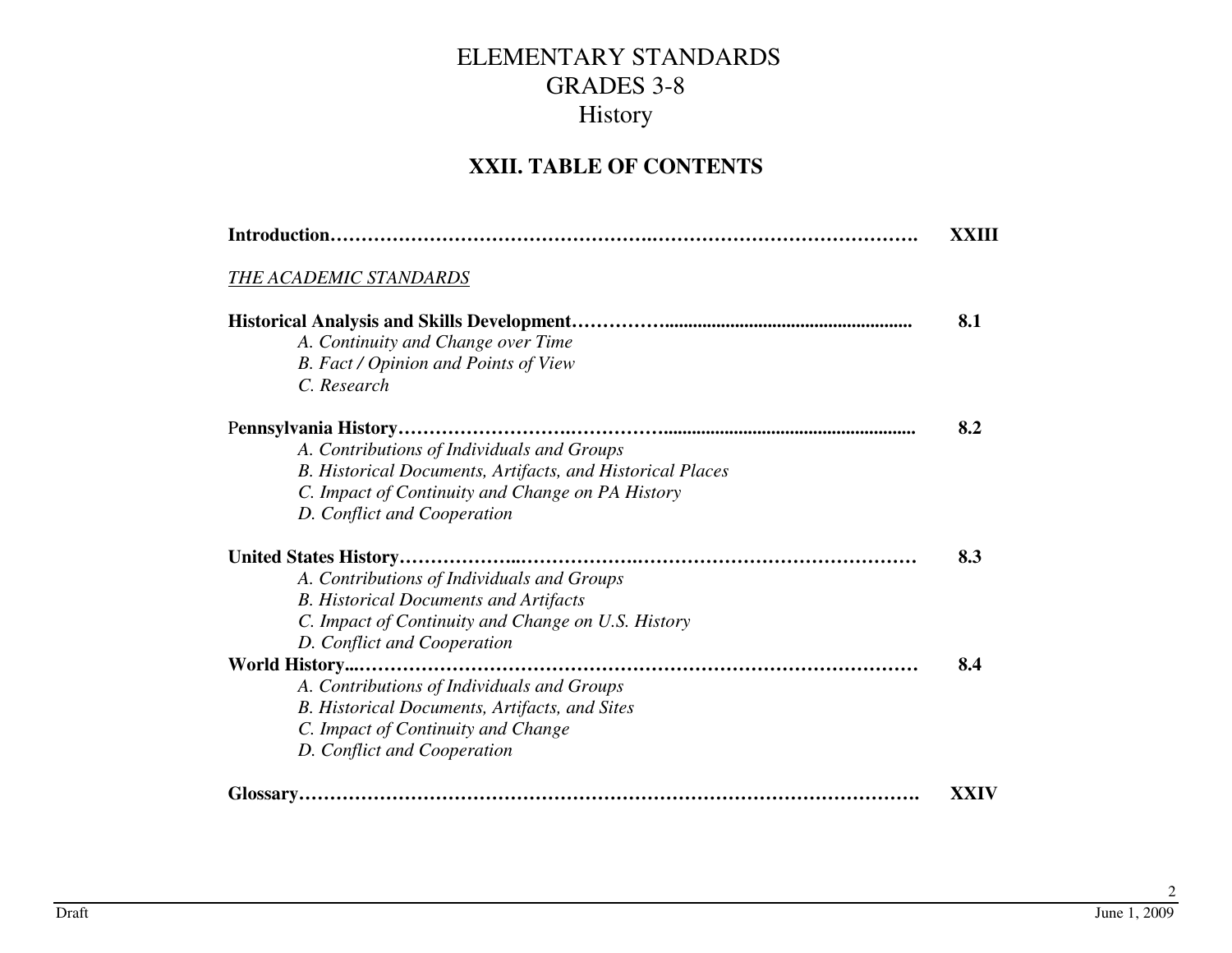#### **XXIII. INTRODUCTION**

This document includes Academic Standards for History that describes what students should know and be able to do in four areas:

- ◊8.1 Historical Analysis and Skills Development<br>8.2 Pennsylvania History
- ◊8.2 Pennsylvania History<br>8.3 United States History
- ◊8.3 United States History<br>8.4 World History
- ◊World History

The History Standards describe what students should know and be able to do at third through twelfth grade. They reflect an understanding of historical events and the application of historical thinking skills in viewing the human record. These academic standards provide an organizing content for schools.

To support the intent of the Public School Code and Chapter 4, this document creates four standard categories. The four standard categories were designed to meld historical thinking (8.1. Historical Analysis and Skills Development) with historical understanding (8.2. Pennsylvania History, 8.3. United States History, and 8.4. World History) to describe what students should know and be able to do.

Standard category 8.1. Historical Analysis and Skills Development provides the basis for learning the content within the other three standard categories. The intent of the history standards is to instill in each student an ability to develop historical comprehension, to evaluate historical interpretation and to understand and conduct historical research. One should not view these standards as a list of facts to recall, rather, as stated in the opening phrase to the Pennsylvania, United States and World standard categories, "Pennsylvania's public schools shall teach, challenge and support every student to realize his or her maximum potential and to acquire the knowledge and skills needed to analyze the interaction of cultural, economic, geographic, political and social relations."

These standards provide a history framework to permit every school and teacher to create planned instruction. The content within this document is general and does not represent a course or even a portion thereof. Every school is encouraged to move beyond these standards. These standards are merely a starting point for the study of history. Planned instruction to meet these standards is required; however, the methodology, resources, and time are neither recommended nor implied. Having established the need to move beyond recall, it is the intent of these standards to give students throughout Pennsylvania a common cultural literacy.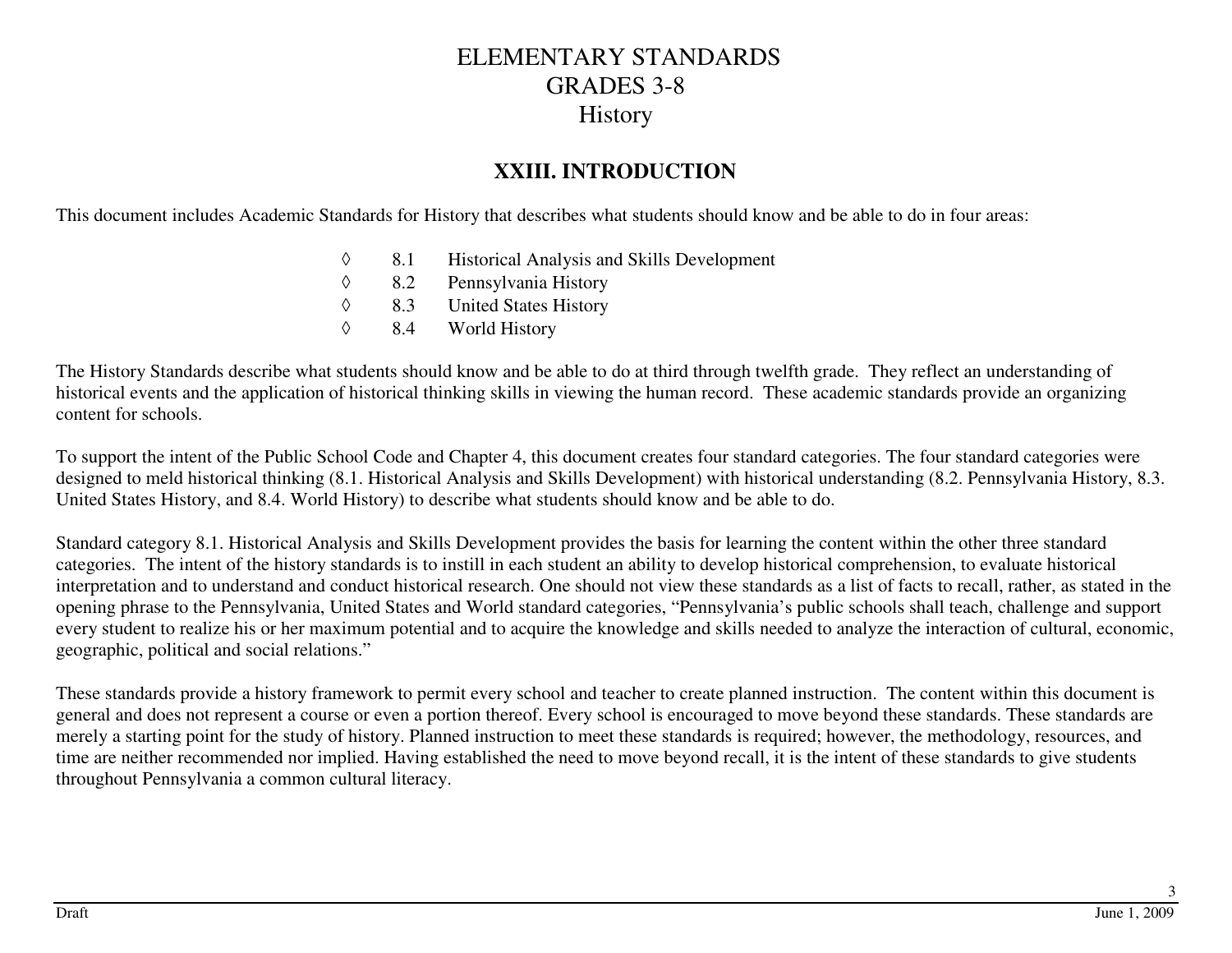Pennsylvania, United States, and World History standard categories use the same four standard statements to guide teachers in developing planned instruction. The four standard statements include the following: (a) social, political, cultural and economic contributions of groups and individuals; (b) historical documents, artifacts and places; (c) continuity and change; (d) conflict and cooperation among social groups and organizations. Some standard statements have bulleted items known as standard descriptors. The standard descriptors are items within the document to illustrate and enhance the standard statement. Each standard descriptor suggests content that may be addressed. These are not all encompassing and local planned instruction is not limited to these examples.

A glossary is included to assist the reader in understanding terminology contained in the standards.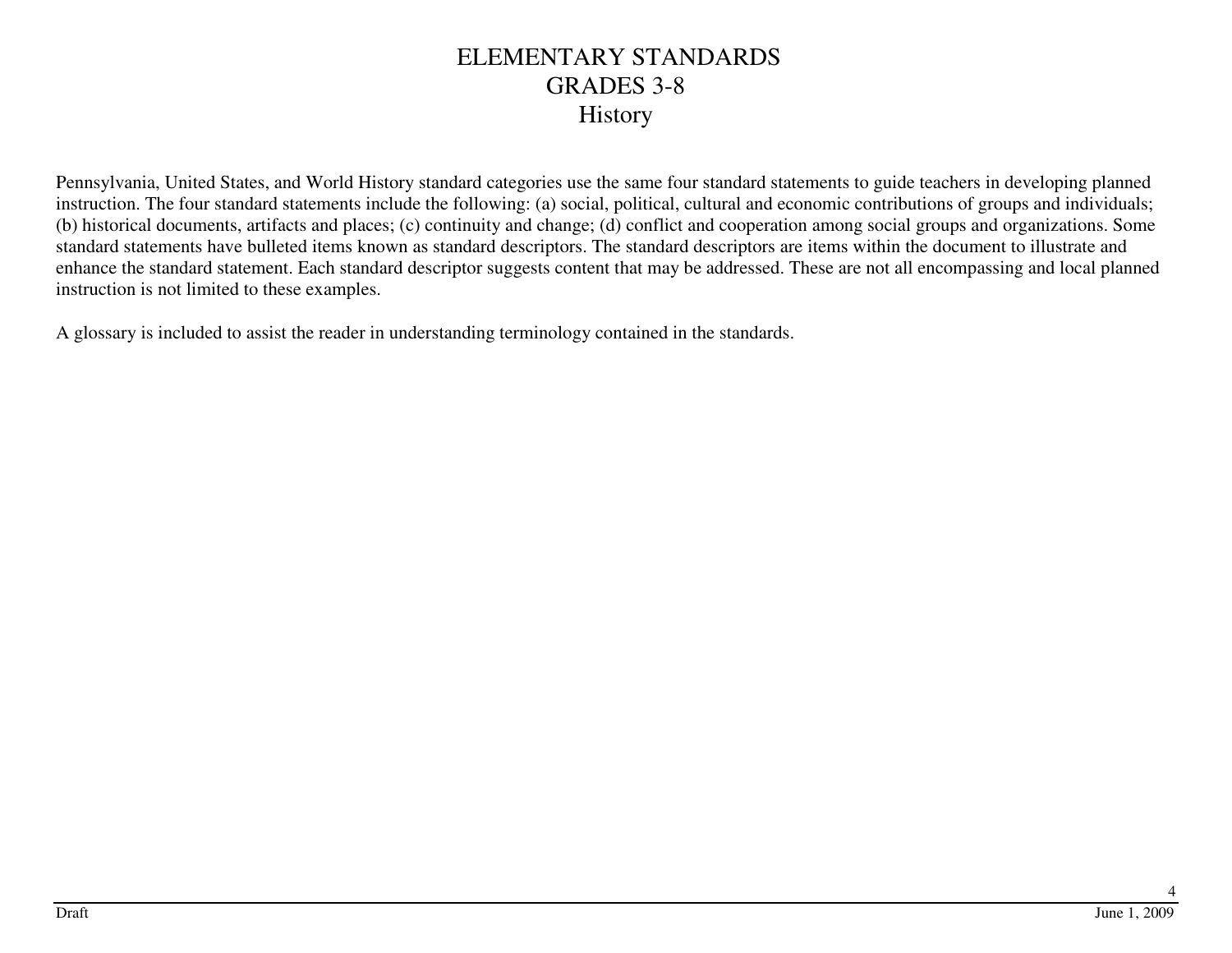#### **History**

#### **8.1. Historical Analysis and Skills Development**

*Historical Analysis and Skills Development are learned through and applied to the standards statements and their descriptors via Pennsylvania History (8.2.), United States History (8.3.), and World History (8.4.).*

**8.1.3. GRADE 3** 8.1.4. GRADE 4 8.1.5. GRADE 5 8.1.6. GRADE 6 8.1.7. GRADE 7 **8.1.8. GRADE 8** 

*Pennsylvania's public schools shall teach, challenge and support every student to realize his or her maximum potential and to acquire the knowledge and skills needed to:*

|                  | 8.1.3.A.              | 8.1.4.A.              | 8.1.5.A.                 | 8.1.6.A.                 | 8.1.7.A.                | 8.1.8.A.                 |
|------------------|-----------------------|-----------------------|--------------------------|--------------------------|-------------------------|--------------------------|
|                  | Identify the          | Identify and describe | Identify and explain the | Explain continuity and   | Demonstrate continuity  | Compare and contrast     |
| Time             | difference between    | how geography and     | influences of economic   | change over time using   | and change over time    | events over time and     |
|                  | past, present and     | climate have          | features on continuity   | sequential order and     | using sequential order  | how continuity and       |
|                  |                       |                       |                          | context of events.       | and context of events.  |                          |
|                  | future using          | influenced continuity | and change over time.    |                          |                         | change over time         |
| Change over      | timelines and/or      | and change over time. |                          |                          |                         | influenced those events. |
|                  | other graphic         |                       |                          |                          |                         |                          |
|                  | representations.      |                       |                          |                          |                         |                          |
|                  |                       |                       |                          |                          |                         |                          |
|                  |                       |                       |                          |                          |                         |                          |
| and              |                       |                       |                          |                          |                         |                          |
|                  |                       |                       |                          |                          |                         |                          |
|                  |                       |                       |                          |                          |                         |                          |
|                  |                       |                       |                          |                          |                         |                          |
| Continuity       |                       |                       |                          |                          |                         |                          |
|                  |                       |                       |                          |                          |                         |                          |
|                  |                       |                       |                          |                          |                         |                          |
|                  |                       |                       |                          |                          |                         |                          |
|                  |                       |                       |                          |                          |                         |                          |
|                  |                       |                       |                          |                          |                         |                          |
|                  | 8.1.3.B.              | 8.1.4.B.              | 8.1.5.B.                 | 8.1.6.B.                 | 8.1.7.B.                | 8.1.8.B.                 |
|                  | Identify fact,        | Distinguish between   | Classify and analyze     | Differentiate between    | Identify and use        | Compare and contrast a   |
| View             | opinion, multiple     | fact and opinion from | fact and opinion from    | fact and opinion,        | primary and             | historical event, using  |
|                  | points of view, and   | multiple points of    | multiple points of view, | multiple points of view, | secondary sources to    | multiple points of view  |
| $\mathbf{d}$     |                       |                       |                          |                          |                         |                          |
|                  | primary sources as    | view, and primary     | and secondary sources    | and primary and          | analyze multiple points | from primary and         |
|                  | related to historical | sources as related to | as related to historical | secondary sources to     | of view for historical  | secondary sources.       |
| Points           | events.               | historical events.    | events.                  | explain historical       | events.                 |                          |
|                  |                       |                       |                          | events.                  |                         |                          |
|                  |                       |                       |                          |                          |                         |                          |
|                  |                       |                       |                          |                          |                         |                          |
|                  |                       |                       |                          |                          |                         |                          |
|                  |                       |                       |                          |                          |                         |                          |
|                  |                       |                       |                          |                          |                         |                          |
|                  |                       |                       |                          |                          |                         |                          |
|                  |                       |                       |                          |                          |                         |                          |
| Fact/Opinion and |                       |                       |                          |                          |                         |                          |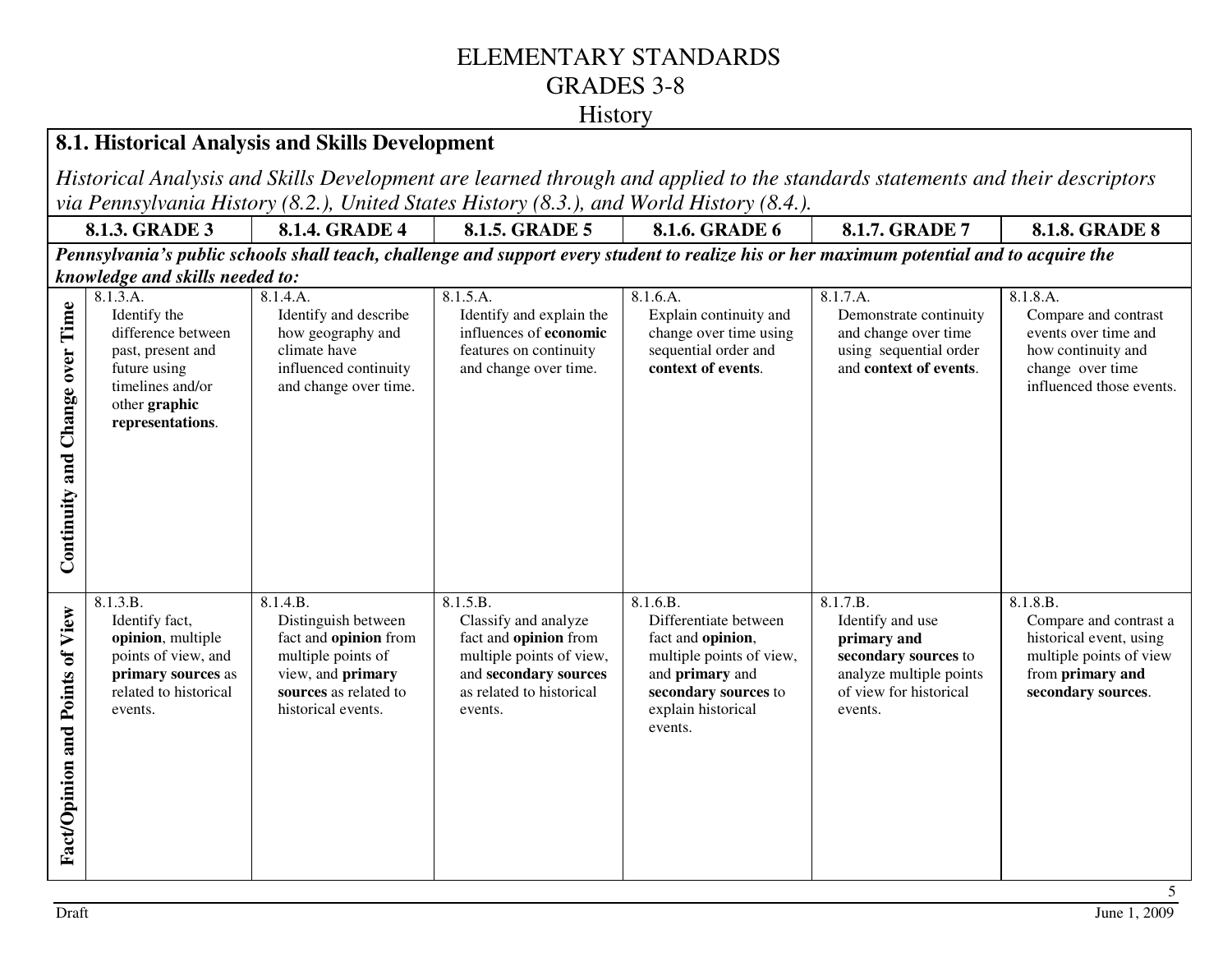#### **History**

#### **8.1. Historical Analysis and Skills Development**

*Historical Analysis and Skills Development are learned through and applied to the standards statements and their descriptors via Pennsylvania History (8.2.), United States History (8.3.), and World History (8.4.).*

**8.1.3. GRADE 3** 8.1.4. GRADE 4 8.1.5. GRADE 5 8.1.6. GRADE 6 8.1.7. GRADE 7 **8.1.8. GRADE 8** 

*Pennsylvania's public schools shall teach, challenge and support every student to realize his or her maximum potential and to acquire the knowledge and skills needed to:*

|                | 8.1.3.C.                    | 8.1.4.C.                 | 8.1.5.C.                 | 8.1.6.C.                    | 8.1.7.C.                | 8.1.8.C.                       |
|----------------|-----------------------------|--------------------------|--------------------------|-----------------------------|-------------------------|--------------------------------|
|                | Conduct teacher             | Identify a specific      | Locate primary and       | Identify a thesis statement | Form a thesis statement | Produce an organized           |
|                | guided <b>inquiry</b> on    | research topic and       | secondary sources for    | using appropriate           | on an assigned topic    | product on an assigned         |
| $\overline{c}$ | assigned topics using       | develop questions        | the research topic and   | primary and secondary       | using appropriate       | historical topic that          |
|                | specified <b>historical</b> | relating to the research | summarize in writing     | sources. (Reference         | primary and             | presents and reflects on a     |
| Resear         | sources. (Reference         | topic. (Reference        | the findings. (Reference | RWSL Standard 1.8.5         | secondary sources.      | thesis statement and           |
|                | RWSL Standard 1.8.3         | RWSL Standard 1.8.3      | RWSL Standard 1.8.5      | Research)                   | (Reference RWSL)        | appropriate <b>primary</b> and |
|                | Research)                   | Research)                | Research)                |                             | Standard 1.8.5          | secondary sources.             |
|                |                             |                          |                          |                             | Research)               | (Reference RWSL)               |
|                |                             |                          |                          |                             |                         | Standard 1.8.8 Research)       |
|                |                             |                          |                          |                             |                         |                                |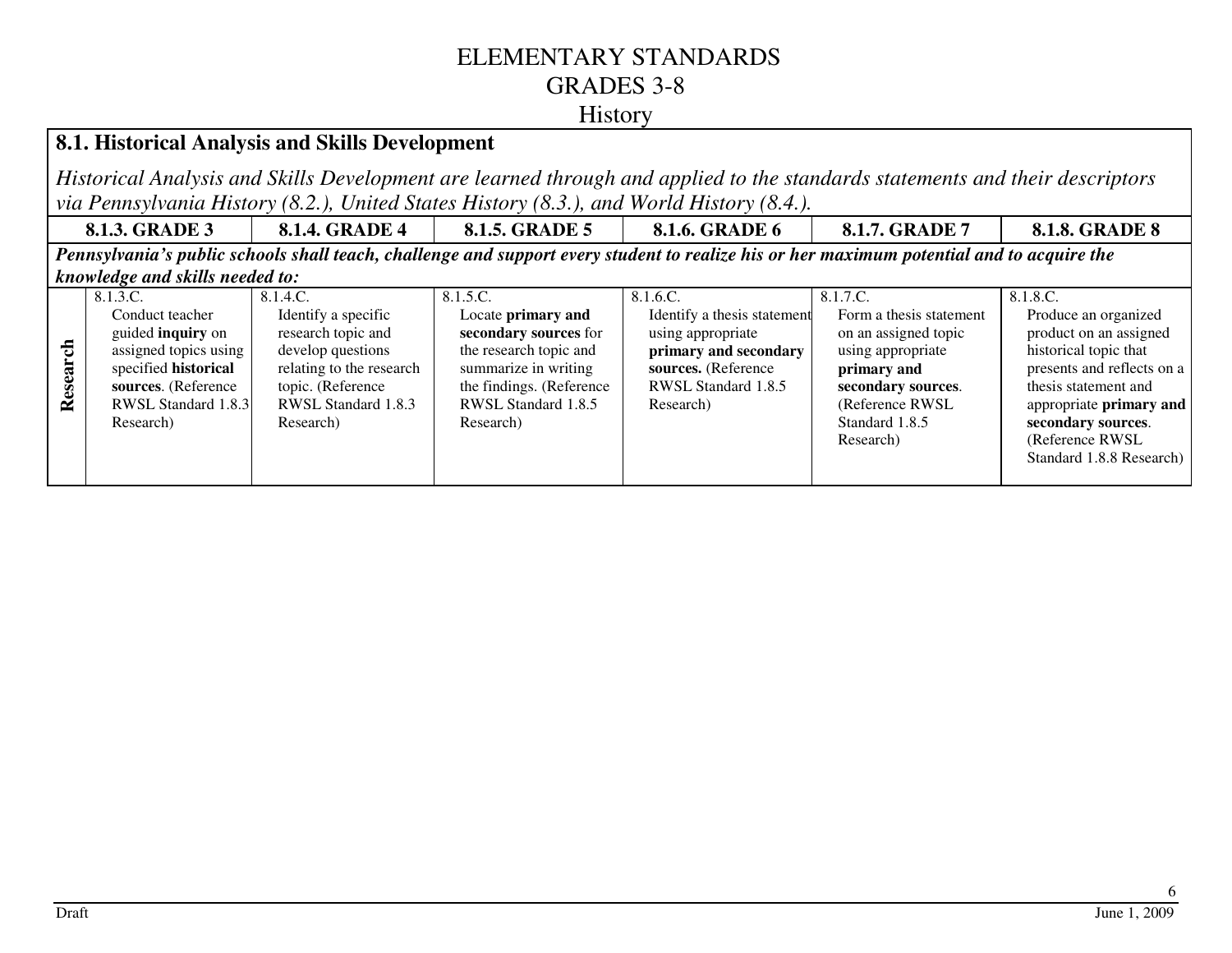# History

|                                                               | 8.2. Pennsylvania History                                                                                                                                                    |                                                                                                                                            |                                                                                                                                                   |                                                                                                                                             |                                                                                                                                                       |                                                                                                                                                                   |  |
|---------------------------------------------------------------|------------------------------------------------------------------------------------------------------------------------------------------------------------------------------|--------------------------------------------------------------------------------------------------------------------------------------------|---------------------------------------------------------------------------------------------------------------------------------------------------|---------------------------------------------------------------------------------------------------------------------------------------------|-------------------------------------------------------------------------------------------------------------------------------------------------------|-------------------------------------------------------------------------------------------------------------------------------------------------------------------|--|
|                                                               | 8.2.3. GRADE 3                                                                                                                                                               | 8.2.4. GRADE 4                                                                                                                             | 8.2.5. GRADE 5                                                                                                                                    | 8.2.6. GRADE 6                                                                                                                              | 8.2.7. GRADE 7                                                                                                                                        | <b>8.2.8. GRADE 8</b>                                                                                                                                             |  |
|                                                               | Pennsylvania's public schools shall teach, challenge and support every student to realize his or her maximum potential and to acquire the<br>knowledge and skills needed to: |                                                                                                                                            |                                                                                                                                                   |                                                                                                                                             |                                                                                                                                                       |                                                                                                                                                                   |  |
| (PA)<br>Groups<br>and<br>Individuals<br>from<br>Contributions | 8.2.3.A.<br>Identify the social,<br>political, cultural,<br>and economic<br>contributions of<br>individuals and<br>groups from<br>Pennsylvania.                              | 8.2.4.A.<br>Differentiate common<br>characteristics of the<br>social, political,<br>cultural, and economic<br>groups from<br>Pennsylvania. | 8.2.5.A.<br>Compare and contrast<br>common characteristics<br>of the social, political,<br>cultural, and economic<br>groups from<br>Pennsylvania. | 8.2.6.A.<br>Explain the social,<br>political, cultural, and<br>economic contributions<br>of individuals and<br>groups from<br>Pennsylvania. | 8.2.7.A.<br>Identify the social,<br>political, cultural, and<br>economic contributions<br>of specific individuals<br>and groups from<br>Pennsylvania. | 8.2.8.A.<br>Compare and contrast<br>the social, political,<br>cultural, and economic<br>contributions of specific<br>individuals and groups<br>from Pennsylvania. |  |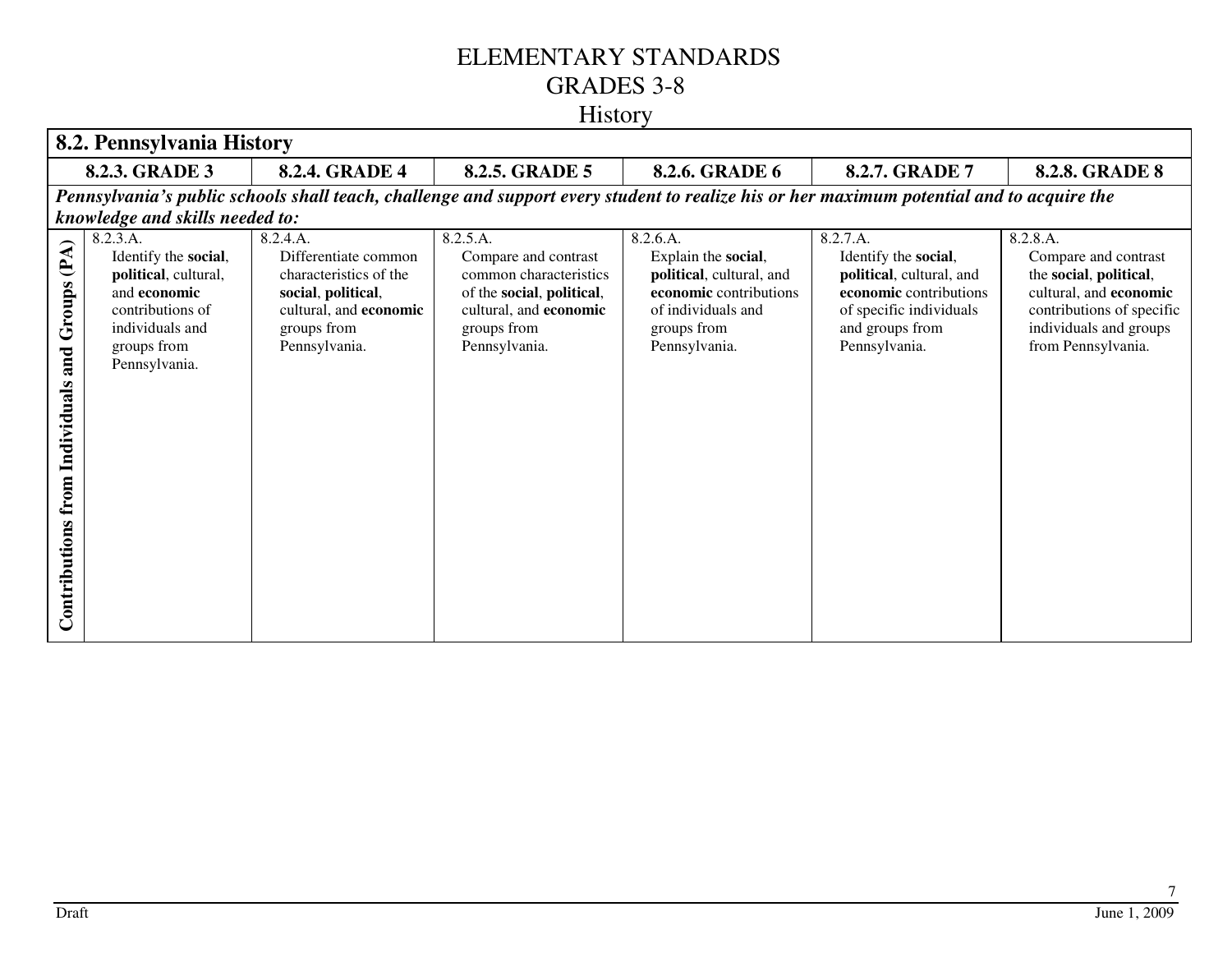|                          | 8.2. Pennsylvania History                                                                                                                      |                                                                                                           |                                                                                                                                            |                                                                                                                                              |                                                                                                                                                                           |                                                                                                                                                             |
|--------------------------|------------------------------------------------------------------------------------------------------------------------------------------------|-----------------------------------------------------------------------------------------------------------|--------------------------------------------------------------------------------------------------------------------------------------------|----------------------------------------------------------------------------------------------------------------------------------------------|---------------------------------------------------------------------------------------------------------------------------------------------------------------------------|-------------------------------------------------------------------------------------------------------------------------------------------------------------|
|                          | 8.2.3. GRADE 3                                                                                                                                 | 8.2.4. GRADE 4                                                                                            | 8.2.5. GRADE 5                                                                                                                             | 8.2.6. GRADE 6                                                                                                                               | 8.2.7. GRADE 7                                                                                                                                                            | <b>8.2.8. GRADE 8</b>                                                                                                                                       |
|                          |                                                                                                                                                |                                                                                                           | Pennsylvania's public schools shall teach, challenge and support every student to realize his or her maximum potential and to acquire the  |                                                                                                                                              |                                                                                                                                                                           |                                                                                                                                                             |
| (PA)<br>Places<br>and    | knowledge and skills needed to:<br>8.2.3.B.<br>Identify historical<br>documents, artifacts,<br>and places critical to<br>Pennsylvania history. | 8.2.4.B.<br>Locate historical<br>documents, artifacts,<br>and places critical to<br>Pennsylvania history. | 8.2.5.B.<br>Illustrate concepts and<br>knowledge of historical<br>documents, artifacts,<br>and places critical to<br>Pennsylvania history. | 8.2.6.B.<br>Describe the importance<br>of significant historical<br>documents, artifacts,<br>and places critical to<br>Pennsylvania history. | 8.2.7.B.<br>Identify the role of local<br>communities as related<br>to significant historical<br>documents, artifacts,<br>and places critical to<br>Pennsylvania history. | 8.2.8.B.<br>Compare and contrast<br>the importance of<br>significant historical<br>documents, artifacts,<br>and places critical to<br>Pennsylvania history. |
| Artifacts,<br>Documents, |                                                                                                                                                |                                                                                                           |                                                                                                                                            |                                                                                                                                              |                                                                                                                                                                           |                                                                                                                                                             |
| <b>Historical</b>        |                                                                                                                                                |                                                                                                           |                                                                                                                                            |                                                                                                                                              |                                                                                                                                                                           |                                                                                                                                                             |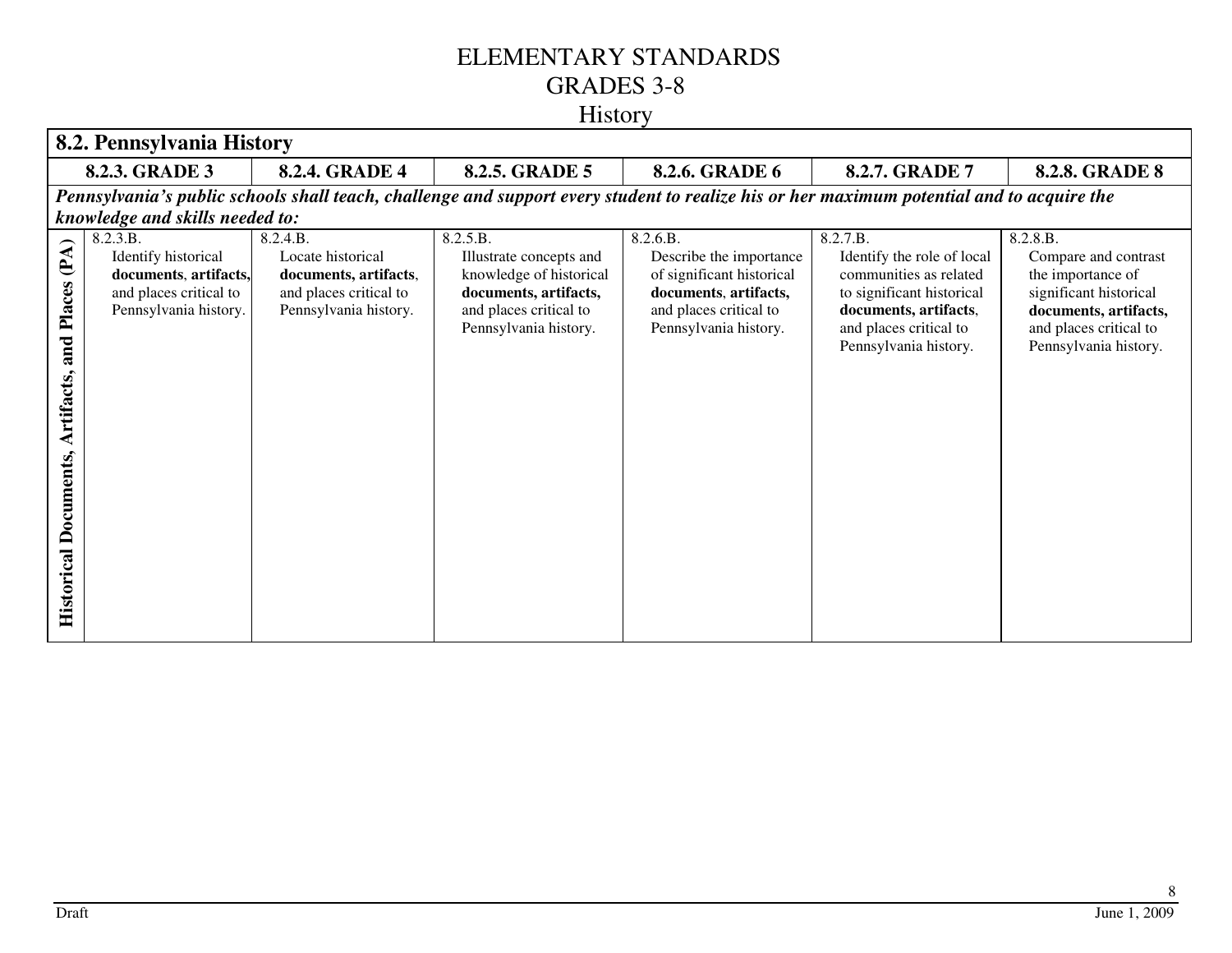| 8.2. Pennsylvania History                                                                                           |                                                                                                                                                                                                                                                                                             |                                                                                                                                                                                                                                                                                                                            |                                                                                                                                                                                                                                                                                              |                                                                                                                                                                                                                                                                                         |                                                                                                                                                                                                                                                                                                                                                                   |                                                                                                                                                                                                                                                                                              |
|---------------------------------------------------------------------------------------------------------------------|---------------------------------------------------------------------------------------------------------------------------------------------------------------------------------------------------------------------------------------------------------------------------------------------|----------------------------------------------------------------------------------------------------------------------------------------------------------------------------------------------------------------------------------------------------------------------------------------------------------------------------|----------------------------------------------------------------------------------------------------------------------------------------------------------------------------------------------------------------------------------------------------------------------------------------------|-----------------------------------------------------------------------------------------------------------------------------------------------------------------------------------------------------------------------------------------------------------------------------------------|-------------------------------------------------------------------------------------------------------------------------------------------------------------------------------------------------------------------------------------------------------------------------------------------------------------------------------------------------------------------|----------------------------------------------------------------------------------------------------------------------------------------------------------------------------------------------------------------------------------------------------------------------------------------------|
|                                                                                                                     | 8.2.3. GRADE 3                                                                                                                                                                                                                                                                              | <b>8.2.4. GRADE 4</b>                                                                                                                                                                                                                                                                                                      | 8.2.5. GRADE 5                                                                                                                                                                                                                                                                               | 8.2.6. GRADE 6                                                                                                                                                                                                                                                                          | 8.2.7. GRADE 7                                                                                                                                                                                                                                                                                                                                                    | <b>8.2.8. GRADE 8</b>                                                                                                                                                                                                                                                                        |
|                                                                                                                     |                                                                                                                                                                                                                                                                                             |                                                                                                                                                                                                                                                                                                                            |                                                                                                                                                                                                                                                                                              | Pennsylvania's public schools shall teach, challenge and support every student to realize his or her maximum potential and to acquire the                                                                                                                                               |                                                                                                                                                                                                                                                                                                                                                                   |                                                                                                                                                                                                                                                                                              |
|                                                                                                                     | knowledge and skills needed to:                                                                                                                                                                                                                                                             |                                                                                                                                                                                                                                                                                                                            |                                                                                                                                                                                                                                                                                              |                                                                                                                                                                                                                                                                                         |                                                                                                                                                                                                                                                                                                                                                                   |                                                                                                                                                                                                                                                                                              |
| <b>History</b><br>${\bf P} {\bf A}$<br>$\overline{\mathbf{a}}$<br>Change<br>and<br>Continnity<br>$\sigma$<br>Impact | 8.2.3.C.<br>Identify and describe<br>how continuity and<br>change have impacted<br>Pennsylvania history.<br>Belief systems<br>and religions<br>Commerce and<br>industry<br>Technology<br>Politics and<br>government<br>Physical and<br>human<br>geography<br><b>Social</b><br>organizations | 8.2.4.C.<br>Explain how<br>continuity and change<br>in Pennsylvania<br>history have<br>influenced personal<br>development and<br>identity.<br>Belief systems and<br>religions<br>Commerce and<br>industry<br>Technology<br>Politics and<br>government<br>Physical and<br>human geography<br><b>Social</b><br>organizations | 8.2.5.C.<br>Differentiate how<br>continuity and change in<br>Pennsylvania history are<br>formed and operate.<br>Belief systems and<br>religions<br>Commerce and<br>industry<br>Technology<br>Politics and<br>government<br>Physical and<br>human geography<br><b>Social</b><br>organizations | 8.2.6.C.<br>Explain how continuity<br>and change have<br>impacted Pennsylvania<br>history.<br>Belief systems and<br>$\bullet$<br>religions<br>Commerce and<br>industry<br>Technology<br>Politics and<br>government<br>Physical and<br>human geography<br><b>Social</b><br>organizations | 8.2.7.C.<br>Explain how continuity<br>and change have<br>impacted Pennsylvania<br>history as related to<br>local communities.<br>Belief systems and<br>$\bullet$<br>religions<br>Commerce and<br>$\bullet$<br>industry<br>Technology<br>Politics and<br>government<br>Physical and<br>$\bullet$<br>human geography<br><b>Social</b><br>$\bullet$<br>organizations | 8.2.8.C.<br>Compare and contrast<br>the ways continuity and<br>change have impacted<br>Pennsylvania history.<br>Belief systems and<br>religions<br>Commerce and<br>industry<br>Technology<br>Politics and<br>government<br>Physical and human<br>geography<br><b>Social</b><br>organizations |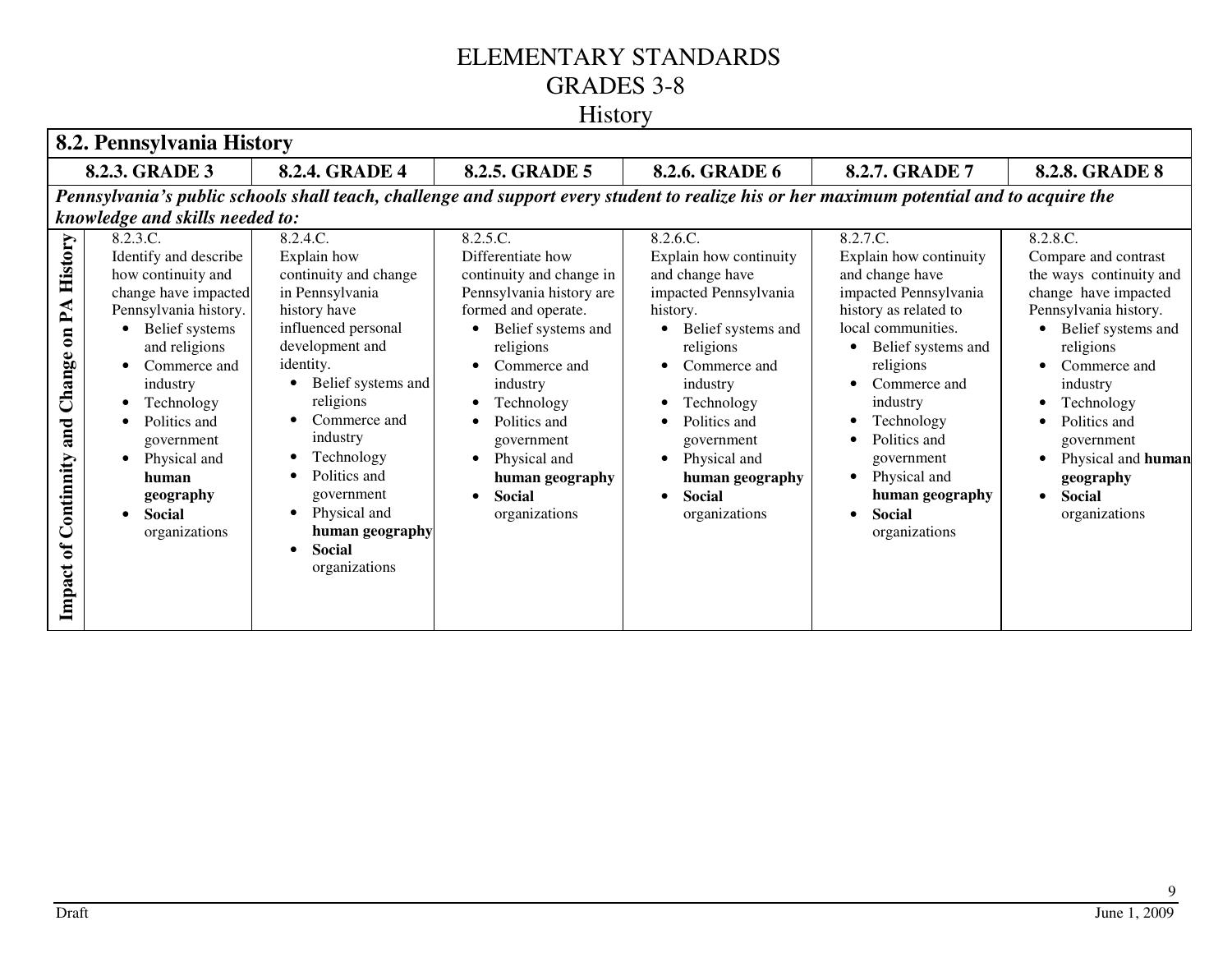#### History

|                                        | 8.2. Pennsylvania History                                                                                                                                                                                                                                                                                            |                                                                                                                                                                                                                                                                                                 |                                                                                                                                                                                                                                                                                                                                                    |                                                                                                                                                                                                                                                                                  |                                                                                                                                                                                                                                                                                                                                         |                                                                                                                                                                                                                                                                                                         |  |
|----------------------------------------|----------------------------------------------------------------------------------------------------------------------------------------------------------------------------------------------------------------------------------------------------------------------------------------------------------------------|-------------------------------------------------------------------------------------------------------------------------------------------------------------------------------------------------------------------------------------------------------------------------------------------------|----------------------------------------------------------------------------------------------------------------------------------------------------------------------------------------------------------------------------------------------------------------------------------------------------------------------------------------------------|----------------------------------------------------------------------------------------------------------------------------------------------------------------------------------------------------------------------------------------------------------------------------------|-----------------------------------------------------------------------------------------------------------------------------------------------------------------------------------------------------------------------------------------------------------------------------------------------------------------------------------------|---------------------------------------------------------------------------------------------------------------------------------------------------------------------------------------------------------------------------------------------------------------------------------------------------------|--|
|                                        | 8.2.3. GRADE 3                                                                                                                                                                                                                                                                                                       | <b>8.2.4. GRADE 4</b>                                                                                                                                                                                                                                                                           | 8.2.5. GRADE 5                                                                                                                                                                                                                                                                                                                                     | 8.2.6. GRADE 6                                                                                                                                                                                                                                                                   | <b>8.2.7. GRADE 7</b>                                                                                                                                                                                                                                                                                                                   | <b>8.2.8. GRADE 8</b>                                                                                                                                                                                                                                                                                   |  |
|                                        |                                                                                                                                                                                                                                                                                                                      |                                                                                                                                                                                                                                                                                                 |                                                                                                                                                                                                                                                                                                                                                    |                                                                                                                                                                                                                                                                                  | Pennsylvania's public schools shall teach, challenge and support every student to realize his or her maximum potential and to acquire the                                                                                                                                                                                               |                                                                                                                                                                                                                                                                                                         |  |
|                                        | knowledge and skills needed to:                                                                                                                                                                                                                                                                                      |                                                                                                                                                                                                                                                                                                 |                                                                                                                                                                                                                                                                                                                                                    |                                                                                                                                                                                                                                                                                  |                                                                                                                                                                                                                                                                                                                                         |                                                                                                                                                                                                                                                                                                         |  |
| (PA)<br>Cooperation<br>and<br>Conflict | 8.2.3.D.<br>Identify and describe<br>how <b>conflict</b> and<br>cooperation among<br>groups and<br>organizations have<br>impacted the history<br>and development of<br>Pennsylvania.<br><b>Ethnicity</b> and<br>race<br>Working<br>conditions<br>Immigration<br>Military<br>conflict<br><b>Economic</b><br>stability | 8.2.4.D.<br>Distinguish between<br>conflict and<br>cooperation among<br>groups and<br>organization that<br>impacted the history<br>and development of<br>Pennsylvania<br><b>Ethnicity</b> and race<br>Working<br>conditions<br>Immigration<br>Military conflict<br><b>Economic</b><br>stability | 8.2.5.D.<br>Examine patterns of<br>conflict and<br>cooperation among<br>groups and<br>organizations that<br>impacted the history<br>and development of<br>Pennsylvania for<br>responding to individual<br>and community needs.<br><b>Ethnicity</b> and race<br>Working conditions<br>Immigration<br>Military conflict<br><b>Economic</b> stability | 8.2.6.D.<br>Explain how conflict<br>and cooperation among<br>groups and<br>organizations have<br>impacted the history<br>and development of<br>Pennsylvania.<br><b>Ethnicity</b> and race<br>Working conditions<br>Immigration<br>Military conflict<br><b>Economic</b> stability | 8.2.7.D.<br>Identify local<br>connections and<br>examples of <b>conflict</b><br>and cooperation among<br>groups and<br>organizations and how<br>this impacted the<br>history and<br>development of<br>Pennsylvania.<br><b>Ethnicity</b> and race<br>Working conditions<br>Immigration<br>Military conflict<br><b>Economic</b> stability | 8.2.8.D.<br>Compare and contrast<br>examples of how<br>conflict and cooperation<br>among groups and<br>organizations impacted<br>the history and<br>development of<br>Pennsylvania.<br><b>Ethnicity</b> and race<br>Working conditions<br>Immigration<br>Military conflict<br><b>Economic</b> stability |  |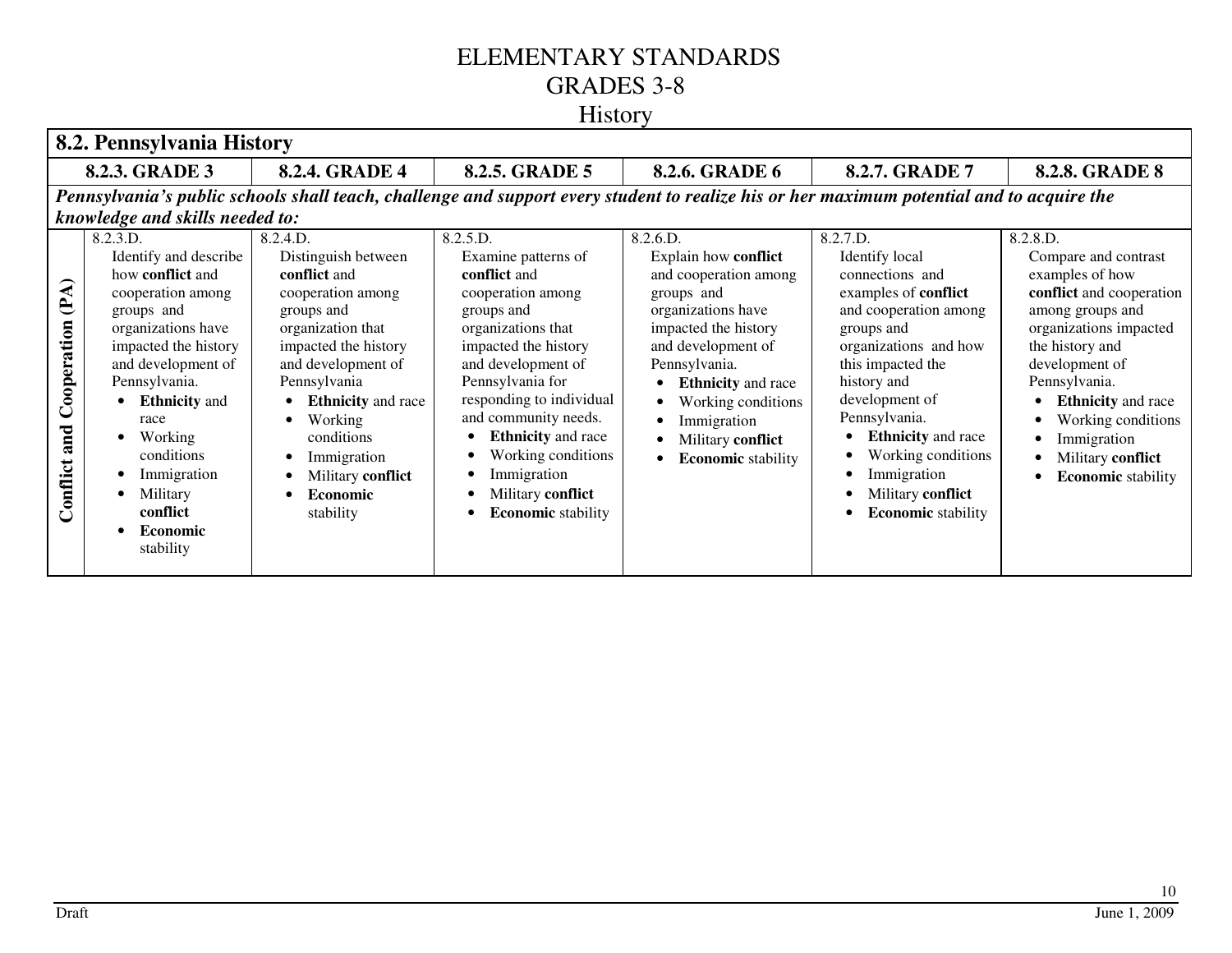# History

|                                                                            | <b>8.3. United States History</b>                                                                                                                                      |                                                                                                                                                  |                                                                                                                                                         |                                                                                                                                                    |                                                                                                                                                             |                                                                                                                                                              |  |
|----------------------------------------------------------------------------|------------------------------------------------------------------------------------------------------------------------------------------------------------------------|--------------------------------------------------------------------------------------------------------------------------------------------------|---------------------------------------------------------------------------------------------------------------------------------------------------------|----------------------------------------------------------------------------------------------------------------------------------------------------|-------------------------------------------------------------------------------------------------------------------------------------------------------------|--------------------------------------------------------------------------------------------------------------------------------------------------------------|--|
|                                                                            | 8.3.3. GRADE 3                                                                                                                                                         | 8.3.4. GRADE 4                                                                                                                                   | 8.3.5. GRADE 5                                                                                                                                          | 8.3.6. GRADE 6                                                                                                                                     | 8.3.7. GRADE 7                                                                                                                                              | <b>8.3.8. GRADE 8</b>                                                                                                                                        |  |
|                                                                            |                                                                                                                                                                        |                                                                                                                                                  |                                                                                                                                                         | Pennsylvania's public schools shall teach, challenge and support every student to realize his or her maximum potential and to acquire the          |                                                                                                                                                             |                                                                                                                                                              |  |
|                                                                            | knowledge and skills needed to:                                                                                                                                        |                                                                                                                                                  |                                                                                                                                                         |                                                                                                                                                    |                                                                                                                                                             |                                                                                                                                                              |  |
| <b>History</b> )<br>SO<br>Groups<br>and<br>of Individuals<br>Contributions | 8.3.3.A.<br>Identify and describe<br>the social, political,<br>cultural, and<br>economic<br>contributions of<br>individuals and<br>groups in United<br>States history. | 8.3.4.A.<br>Differentiate common<br>characteristics of the<br>social, political,<br>cultural and economic<br>groups in United States<br>history. | 8.3.5.A.<br>Compare and contrast<br>common characteristics<br>of the social, political,<br>cultural and economic<br>groups in United States<br>history. | 8.3.6.A.<br>Explain the social,<br>political, cultural, and<br>economic contributions<br>of individuals and<br>groups to United States<br>history. | 8.3.7.A.<br>Classify the social,<br>political, cultural, and<br>economic contributions<br>of individuals and<br>groups throughout<br>United States history. | 8.3.8.A.<br>Examine the role groups<br>and individuals played<br>in the social, political,<br>cultural, and economic<br>development of the<br>United States. |  |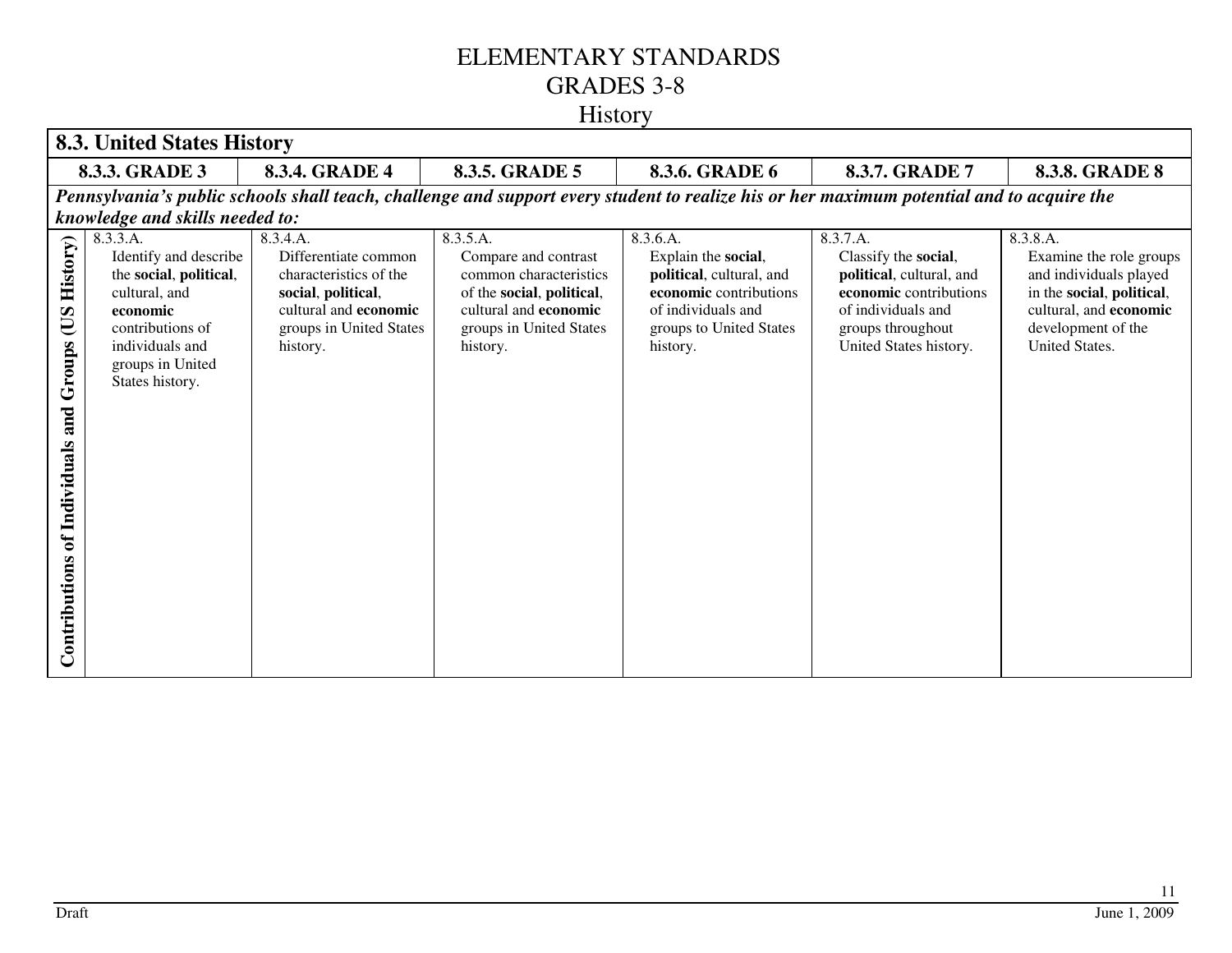|                                                                                            | <b>8.3. United States History</b>                                                                                               |                                                                                                            |                                                                                                                                             |                                                                                                                                              |                                                                                                                                              |                                                                                                                                  |
|--------------------------------------------------------------------------------------------|---------------------------------------------------------------------------------------------------------------------------------|------------------------------------------------------------------------------------------------------------|---------------------------------------------------------------------------------------------------------------------------------------------|----------------------------------------------------------------------------------------------------------------------------------------------|----------------------------------------------------------------------------------------------------------------------------------------------|----------------------------------------------------------------------------------------------------------------------------------|
|                                                                                            | 8.3.3. GRADE 3                                                                                                                  | 8.3.4. GRADE 4                                                                                             | 8.3.5. GRADE 5                                                                                                                              | 8.3.6. GRADE 6                                                                                                                               | 8.3.7. GRADE 7                                                                                                                               | <b>8.3.8. GRADE 8</b>                                                                                                            |
|                                                                                            |                                                                                                                                 |                                                                                                            |                                                                                                                                             |                                                                                                                                              | Pennsylvania's public schools shall teach, challenge and support every student to realize his or her maximum potential and to acquire the    |                                                                                                                                  |
|                                                                                            | knowledge and skills needed to:                                                                                                 |                                                                                                            |                                                                                                                                             |                                                                                                                                              |                                                                                                                                              |                                                                                                                                  |
| <b>History</b> )<br>SO<br><b>Artifacts</b><br>and<br><b>Documents</b><br><b>Historical</b> | 8.3.3.B.<br>Identify and describe<br>historical<br>documents.<br>artifacts, and places<br>critical to United<br>States history. | 8.3.4.B.<br>Locate historical<br>documents, artifacts,<br>and places critical to<br>United States history. | 8.3.5.B.<br>Illustrate concepts and<br>knowledge of historical<br>documents, artifacts,<br>and places critical to<br>United States history. | 8.3.6.B.<br>Explain the importance<br>of significant historical<br>documents, artifacts,<br>and places critical to<br>United States history. | 8.3.7.B.<br>Examine the importance<br>of significant historical<br>documents, artifacts,<br>and places critical to<br>United States history. | 8.3.8.B.<br>Evaluate the importance<br>of historical documents,<br>artifacts and places<br>critical to United States<br>history. |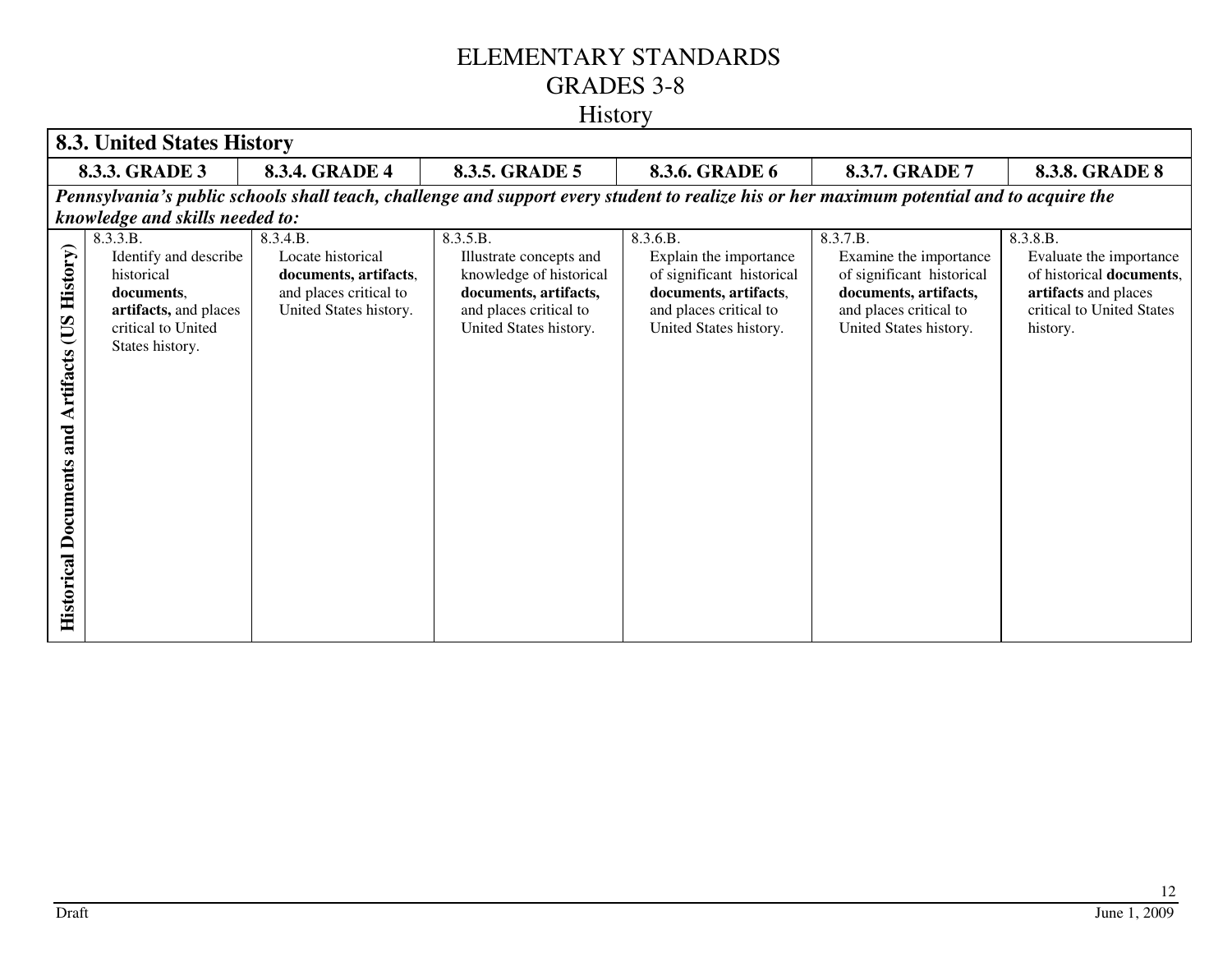# History

|                                                                                     | <b>8.3. United States History</b>                                                                                                                                                                                                                                                                                              |                                                                                                                                                                                                                                                                                                                         |                                                                                                                                                                                                                                                                                          |                                                                                                                                                                                                                                                                                                    |                                                                                                                                                                                                                                                                               |                                                                                                                                                                                                                                                                          |  |
|-------------------------------------------------------------------------------------|--------------------------------------------------------------------------------------------------------------------------------------------------------------------------------------------------------------------------------------------------------------------------------------------------------------------------------|-------------------------------------------------------------------------------------------------------------------------------------------------------------------------------------------------------------------------------------------------------------------------------------------------------------------------|------------------------------------------------------------------------------------------------------------------------------------------------------------------------------------------------------------------------------------------------------------------------------------------|----------------------------------------------------------------------------------------------------------------------------------------------------------------------------------------------------------------------------------------------------------------------------------------------------|-------------------------------------------------------------------------------------------------------------------------------------------------------------------------------------------------------------------------------------------------------------------------------|--------------------------------------------------------------------------------------------------------------------------------------------------------------------------------------------------------------------------------------------------------------------------|--|
|                                                                                     | 8.3.3. GRADE 3                                                                                                                                                                                                                                                                                                                 | 8.3.4. GRADE 4                                                                                                                                                                                                                                                                                                          | 8.3.5. GRADE 5                                                                                                                                                                                                                                                                           | 8.3.6. GRADE 6                                                                                                                                                                                                                                                                                     | 8.3.7. GRADE 7                                                                                                                                                                                                                                                                | <b>8.3.8. GRADE 8</b>                                                                                                                                                                                                                                                    |  |
|                                                                                     | knowledge and skills needed to:                                                                                                                                                                                                                                                                                                |                                                                                                                                                                                                                                                                                                                         |                                                                                                                                                                                                                                                                                          |                                                                                                                                                                                                                                                                                                    | Pennsylvania's public schools shall teach, challenge and support every student to realize his or her maximum potential and to acquire the                                                                                                                                     |                                                                                                                                                                                                                                                                          |  |
| History<br>$\mathbf{C}$<br>$\mathbf{a}$<br>Change<br>and<br>of Continuity<br>Impact | 8.3.3.C.<br>Identify and describe<br>how continuity and<br>change have<br>impacted U.S.<br>history.<br><b>Belief</b> systems<br>and religions<br>Commerce and<br>industry<br>Technology<br>$\bullet$<br><b>Politics and</b><br>government<br>Physical and<br>human<br>geography<br><b>Social</b><br>$\bullet$<br>organizations | 8.3.4.C.<br>Explain how continuity<br>and change in U.S.<br>history have influenced<br>personal development<br>and identity.<br><b>Belief systems and</b><br>religions<br>Commerce and<br>industry<br>Technology<br><b>Politics and</b><br>government<br>Physical and human<br>geography<br><b>Social</b> organizations | 8.3.5.C.<br>Differentiate how<br>continuity and change in<br>U.S. history are formed<br>and operate.<br><b>Belief systems and</b><br>religions<br>Commerce and<br>industry<br>Technology<br><b>Politics and</b><br>government<br>Physical and human<br>geography<br>Social organizations | 8.3.6.C.<br>Explain how continuity<br>and change have<br>impacted U.S. history.<br><b>Belief systems and</b><br>$\bullet$<br>religions<br>Commerce and<br>$\bullet$<br>industry<br>Technology<br>٠<br><b>Politics and</b><br>government<br>Physical and human<br>geography<br>Social organizations | 8.3.7.C.<br>Compare how<br>continuity and change<br>have impacted U.S.<br>history.<br><b>Belief systems and</b><br>religions<br>Commerce and<br>industry<br>Technology<br><b>Politics and</b><br>government<br>Physical and human<br>geography<br><b>Social</b> organizations | 8.3.8.C.<br>Summarize how<br>continuity and change<br>have impacted U.S.<br>history.<br><b>Belief systems and</b><br>religions<br>Commerce and<br>industry<br>Technology<br><b>Politics and</b><br>government<br>Physical and human<br>geography<br>Social organizations |  |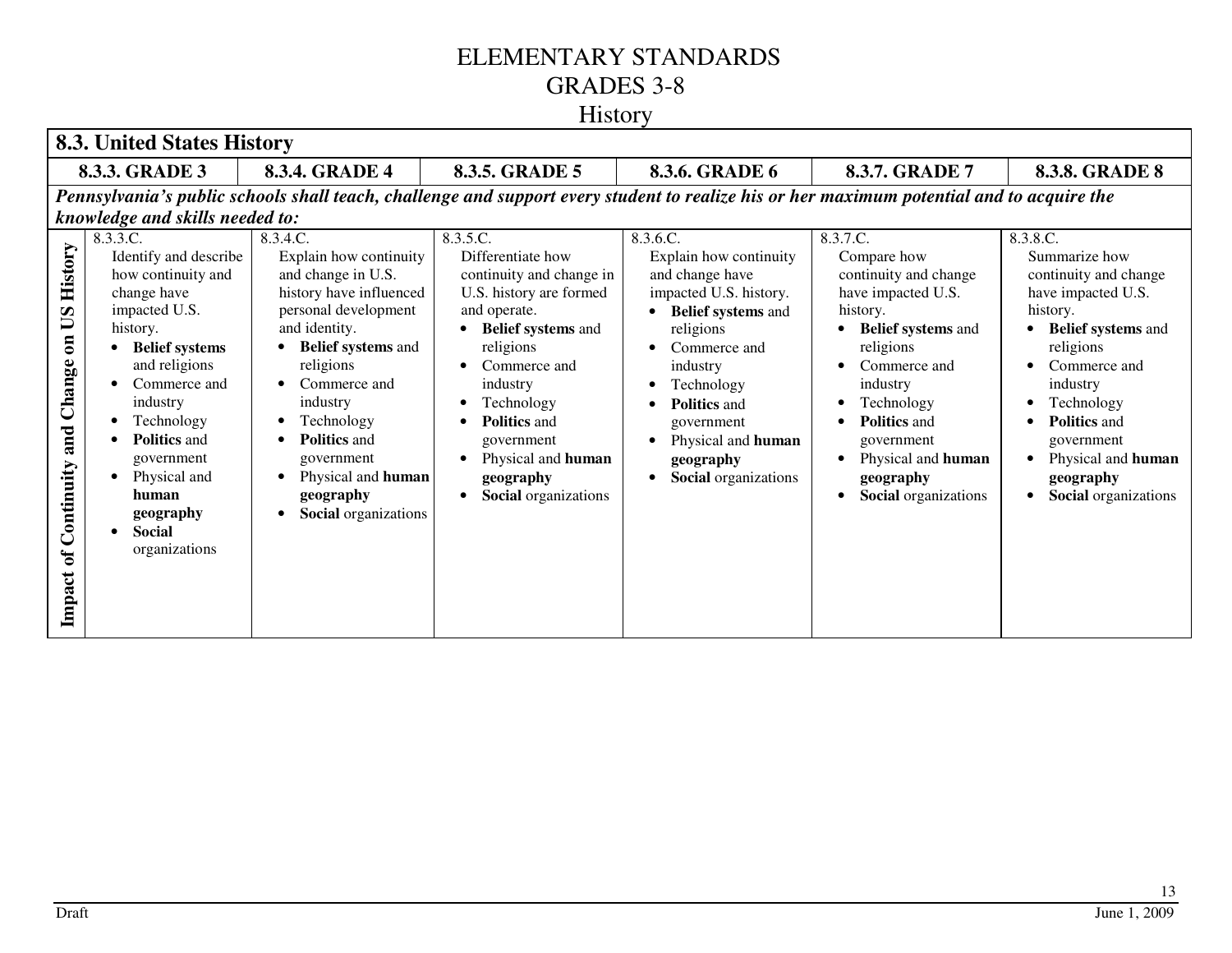|                                        | <b>8.3. United States History</b>                                                                                                                                                                                                                                                                    |                                                                                                                                                                                                                                                                                                        |                                                                                                                                                                                                                                                                                               |                                                                                                                                                                                                                                                                          |                                                                                                                                                                                                                              |                                                                                                                                                                                                                                                                                                          |
|----------------------------------------|------------------------------------------------------------------------------------------------------------------------------------------------------------------------------------------------------------------------------------------------------------------------------------------------------|--------------------------------------------------------------------------------------------------------------------------------------------------------------------------------------------------------------------------------------------------------------------------------------------------------|-----------------------------------------------------------------------------------------------------------------------------------------------------------------------------------------------------------------------------------------------------------------------------------------------|--------------------------------------------------------------------------------------------------------------------------------------------------------------------------------------------------------------------------------------------------------------------------|------------------------------------------------------------------------------------------------------------------------------------------------------------------------------------------------------------------------------|----------------------------------------------------------------------------------------------------------------------------------------------------------------------------------------------------------------------------------------------------------------------------------------------------------|
|                                        | 8.3.3. GRADE 3                                                                                                                                                                                                                                                                                       | 8.3.4. GRADE 4                                                                                                                                                                                                                                                                                         | 8.3.5. GRADE 5                                                                                                                                                                                                                                                                                | 8.3.6. GRADE 6                                                                                                                                                                                                                                                           | 8.3.7. GRADE 7                                                                                                                                                                                                               | <b>8.3.8. GRADE 8</b>                                                                                                                                                                                                                                                                                    |
|                                        | knowledge and skills needed to:                                                                                                                                                                                                                                                                      |                                                                                                                                                                                                                                                                                                        | Pennsylvania's public schools shall teach, challenge and support every student to realize his or her maximum potential and to acquire the                                                                                                                                                     |                                                                                                                                                                                                                                                                          |                                                                                                                                                                                                                              |                                                                                                                                                                                                                                                                                                          |
| (US)<br>Cooperation<br>and<br>Conflict | 8.3.3.D.<br>Identify and describe<br>how <b>conflict</b> and<br>cooperation among<br>groups and<br>organizations have<br>impacted the history<br>and development of<br>the US.<br><b>Ethnicity</b> and<br>race<br>Working<br>conditions<br>Immigration<br>Military conflict<br>Economic<br>stability | 8.3.4.D.<br>Distinguish between<br>conflict and<br>cooperation among<br>groups and<br>organization that<br>impacted the history<br>and development of the<br><b>United States.</b><br><b>Ethnicity</b> and race<br>Working conditions<br>Immigration<br>Military conflict<br><b>Economic</b> stability | 8.3.5.D.<br>Examine patterns of<br>conflict and cooperation<br>among groups and<br>organizations that<br>impacted the history and<br>development of the<br>United States.<br><b>Ethnicity</b> and race<br>Working conditions<br>Immigration<br>Military conflict<br><b>Economic</b> stability | 8.3.6.D.<br>Explain how conflict<br>and cooperation among<br>groups and<br>organizations have<br>impacted the history and<br>development of the U.S.<br><b>Ethnicity</b> and race<br>Working conditions<br>Immigration<br>Military conflict<br><b>Economic</b> stability | 8.3.7.D.<br>Examine conflict and<br>cooperation among<br>groups and<br>organizations in U.S.<br>history.<br><b>Ethnicity</b> and race<br>Working conditions<br>Immigration<br>Military conflict<br><b>Economic</b> stability | 8.3.8.D.<br>Examine how conflict<br>and cooperation among<br>groups and<br>organizations have<br>impacted the growth and<br>development of the U.S.<br><b>Ethnicity</b> and race<br>$\bullet$<br>Working conditions<br>٠<br>Immigration<br>٠<br>Military conflict<br>٠<br><b>Economic</b> stability<br>٠ |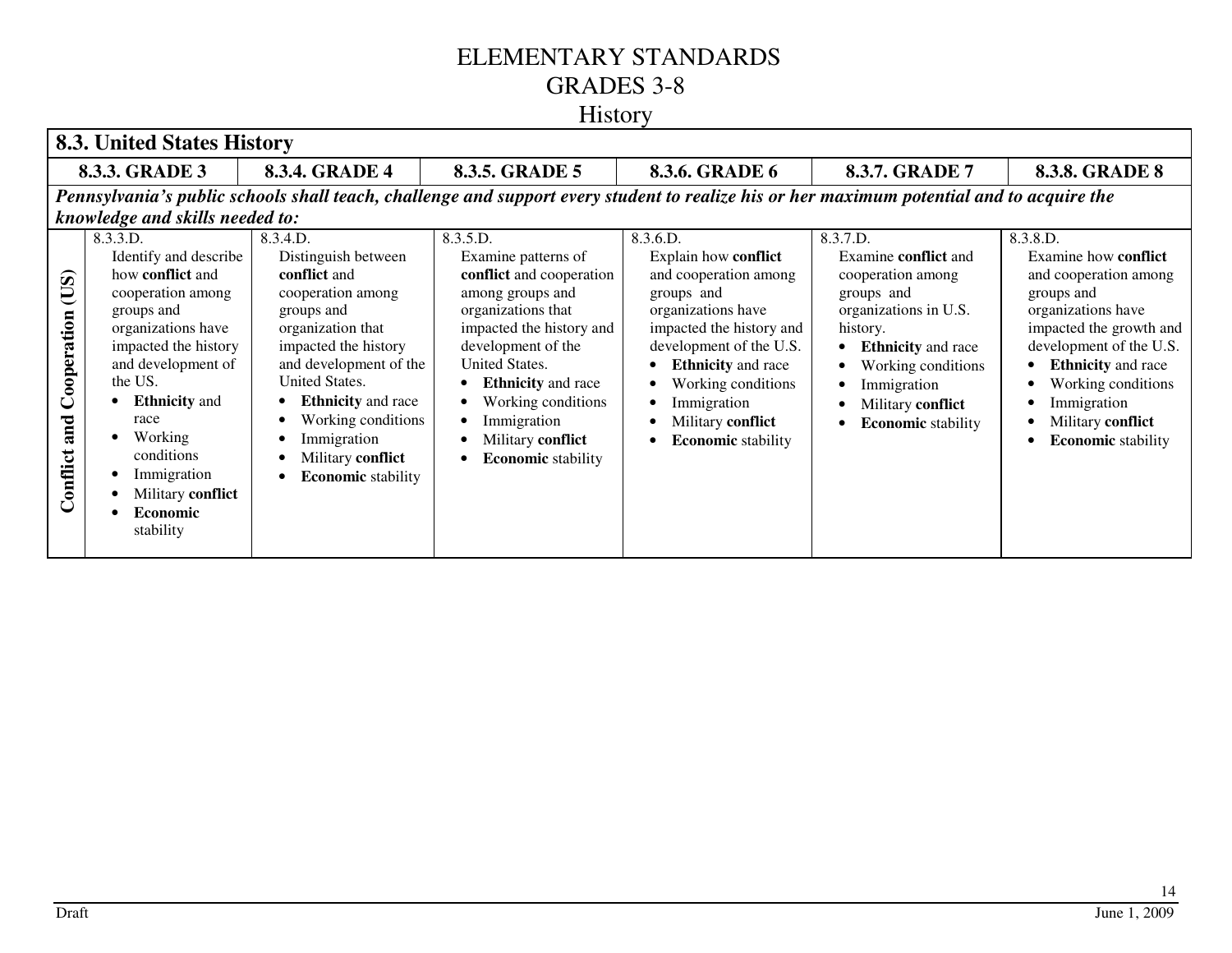|                                                             | 8.4. World History                                                |                                                                                                                                          |                                                                                                                                               |                                                                                                                                               |                                                                                                                                              |                                                                                                                                                                     |
|-------------------------------------------------------------|-------------------------------------------------------------------|------------------------------------------------------------------------------------------------------------------------------------------|-----------------------------------------------------------------------------------------------------------------------------------------------|-----------------------------------------------------------------------------------------------------------------------------------------------|----------------------------------------------------------------------------------------------------------------------------------------------|---------------------------------------------------------------------------------------------------------------------------------------------------------------------|
|                                                             | 8.4.3. GRADE 3                                                    | <b>8.4.4. GRADE 4</b>                                                                                                                    | <b>8.4.5. GRADE 5</b>                                                                                                                         | 8.4.6. GRADE 6                                                                                                                                | <b>8.4.7. GRADE 7</b>                                                                                                                        | <b>8.4.8. GRADE 8</b>                                                                                                                                               |
|                                                             |                                                                   |                                                                                                                                          | Pennsylvania's public schools shall teach, challenge and support every student to realize his or her maximum potential and to acquire the     |                                                                                                                                               |                                                                                                                                              |                                                                                                                                                                     |
|                                                             | knowledge and skills needed to:                                   |                                                                                                                                          |                                                                                                                                               |                                                                                                                                               |                                                                                                                                              |                                                                                                                                                                     |
| (World)<br>Groups<br>and<br>of Individuals<br>Contributions | 8.4.3.A.<br>Identify the elements<br>of culture and<br>ethnicity. | 8.4.4.A.<br>Differentiate common<br>characteristics of the<br>social, political,<br>cultural, and<br>economic groups in<br>world history | 8.4.5.A.<br>Compare and contrast<br>common characteristics<br>of the social, political,<br>cultural, and economic<br>groups in world history. | 8.4.6.A.<br>Explain the social,<br>political, cultural, and<br>economic<br>contributions of<br>individuals and<br>groups to world<br>history. | 8.4.7.A.<br>Summarize the social,<br>political, cultural, and<br>economic<br>contributions of<br>individuals and groups<br>in world history. | 8.4.8.A.<br>Compare the role<br>groups and individuals<br>played in the social,<br>political, cultural, and<br>economic development<br>throughout world<br>history. |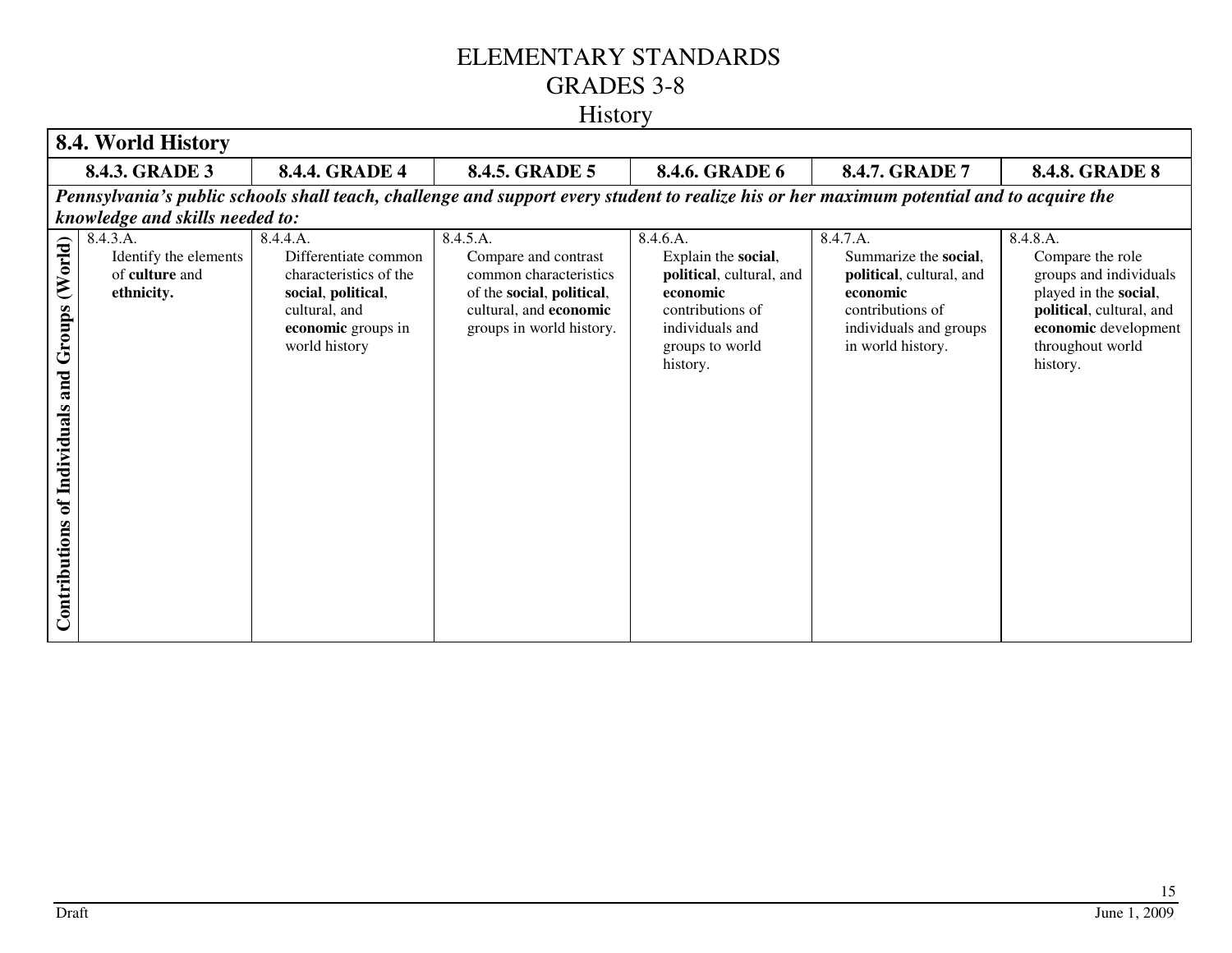| 8.4. World History                                                           |                                                                                                               |                                                                                                                 |                                                                                                                                               |                                                                                                                                                   |                                                                                                                                      |                                                                                                               |
|------------------------------------------------------------------------------|---------------------------------------------------------------------------------------------------------------|-----------------------------------------------------------------------------------------------------------------|-----------------------------------------------------------------------------------------------------------------------------------------------|---------------------------------------------------------------------------------------------------------------------------------------------------|--------------------------------------------------------------------------------------------------------------------------------------|---------------------------------------------------------------------------------------------------------------|
|                                                                              | 8.4.3. GRADE 3                                                                                                | <b>8.4.4. GRADE 4</b>                                                                                           | 8.4.5. GRADE 5                                                                                                                                | 8.4.6. GRADE 6                                                                                                                                    | 8.4.7. GRADE 7                                                                                                                       | <b>8.4.8. GRADE 8</b>                                                                                         |
|                                                                              |                                                                                                               |                                                                                                                 | Pennsylvania's public schools shall teach, challenge and support every student to realize his or her maximum potential and to acquire the     |                                                                                                                                                   |                                                                                                                                      |                                                                                                               |
|                                                                              | knowledge and skills needed to:                                                                               |                                                                                                                 |                                                                                                                                               |                                                                                                                                                   |                                                                                                                                      |                                                                                                               |
| (World)<br><b>Sites</b><br>and<br>Artifacts,<br><b>Historical Documents,</b> | 8.4.3.B.<br>Identify the<br>importance of<br>artifacts and sites to<br>different cultures and<br>ethnicities. | 8.4.4.B.<br>Locate historical<br>documents, artifacts,<br>and sites, which are<br>critical to World<br>history. | 8.4.5.B.<br>Illustrate concepts and<br>knowledge of historical<br>documents, artifacts,<br>and sites, which are<br>critical to World history. | 8.4.6.B.<br>Identify and explain<br>the importance of<br>historical documents,<br>artifacts, and sites<br>which are critical to<br>world history. | 8.4.7.B.<br>Explain the importance<br>of historical<br>documents, artifacts,<br>and sites which are<br>critical to world<br>history. | 8.4.8.B.<br>Illustrate how historical<br>documents, artifacts,<br>and sites are critical to<br>world history. |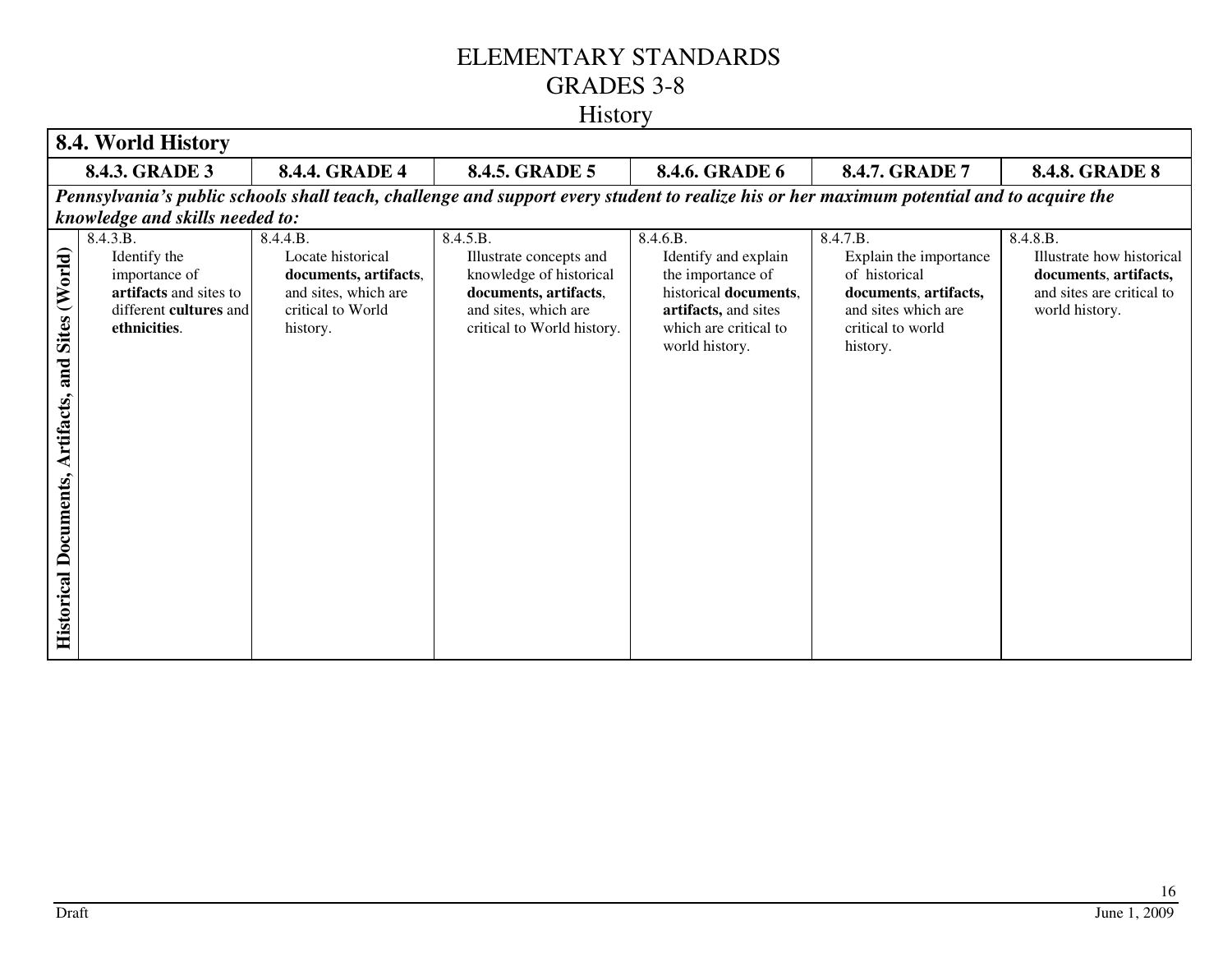# History

| 8.4. World History                                             |                                                                                                                                           |                                                                                                                                                                                                                                                                                                                          |                                        |                                                                                                                                                                                                                                                                       |                                                                                                                                                                                                                                                                           |                                                                                                                                                                                                                                                                          |
|----------------------------------------------------------------|-------------------------------------------------------------------------------------------------------------------------------------------|--------------------------------------------------------------------------------------------------------------------------------------------------------------------------------------------------------------------------------------------------------------------------------------------------------------------------|----------------------------------------|-----------------------------------------------------------------------------------------------------------------------------------------------------------------------------------------------------------------------------------------------------------------------|---------------------------------------------------------------------------------------------------------------------------------------------------------------------------------------------------------------------------------------------------------------------------|--------------------------------------------------------------------------------------------------------------------------------------------------------------------------------------------------------------------------------------------------------------------------|
| <b>8.4.4. GRADE 4</b><br>8.4.3. GRADE 3                        |                                                                                                                                           | 8.4.5. GRADE 5                                                                                                                                                                                                                                                                                                           | 8.4.6. GRADE 6                         | 8.4.7. GRADE 7                                                                                                                                                                                                                                                        | <b>8.4.8. GRADE 8</b>                                                                                                                                                                                                                                                     |                                                                                                                                                                                                                                                                          |
|                                                                | Pennsylvania's public schools shall teach, challenge and support every student to realize his or her maximum potential and to acquire the |                                                                                                                                                                                                                                                                                                                          |                                        |                                                                                                                                                                                                                                                                       |                                                                                                                                                                                                                                                                           |                                                                                                                                                                                                                                                                          |
|                                                                | knowledge and skills needed to:                                                                                                           |                                                                                                                                                                                                                                                                                                                          |                                        |                                                                                                                                                                                                                                                                       |                                                                                                                                                                                                                                                                           |                                                                                                                                                                                                                                                                          |
| (World)<br>Change<br>and<br>Continuity<br>$\sigma$ f<br>Impact | 8.4.3.C.<br>Compare and contrast<br>selected world<br>cultures.                                                                           | 8.4.4.C.<br>Explain how<br>continuity and change<br>in world history have<br>influenced personal<br>development and<br>identity.<br>• Belief systems and<br>religions<br>• Commerce and<br>industry<br>• Technology<br>• Politics and<br>government<br>• Physical and<br>human<br>geography<br>• Social<br>organizations | 8.4.5.C.<br><b>Intentionally Blank</b> | 8.4.6.C.<br>Explain how continuity<br>and change have<br>impacted world history.<br>• Belief systems and<br>religions<br>• Commerce and<br>industry<br>• Technology<br>• Politics and<br>government<br>• Physical and<br>human geography<br>• Social<br>organizations | 8.4.7.C.<br>Differentiate how<br>continuity and change<br>have impacted world<br>history.<br>• Belief systems and<br>religions<br>• Commerce and<br>industry<br>• Technology<br>• Politics and<br>government<br>• Physical and human<br>geography<br>Social organizations | 8.4.8.C.<br>Illustrate how<br>continuity and change<br>have impacted world<br>history.<br>• Belief systems and<br>religions<br>• Commerce and<br>industry<br>• Technology<br>• Politics and<br>government<br>• Physical and human<br>geography<br>• Social organizations |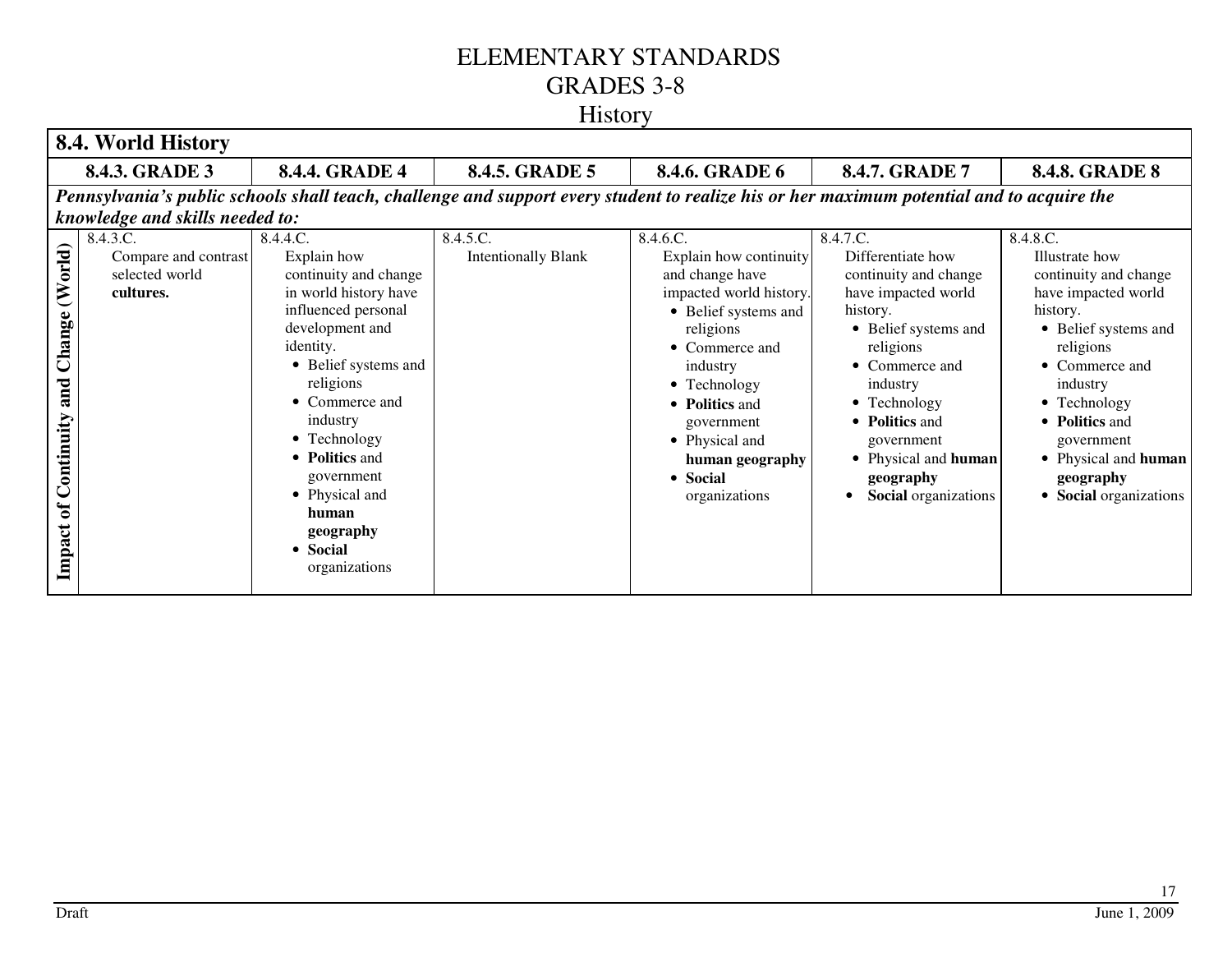| 8.4. World History                                                                                                                                                                                                                                                                                                                                                                                                                                                                                                                                                                                                                                                                                                                                                                                                                                                                                     |                                                                                                                                           |                |                |                |                       |  |
|--------------------------------------------------------------------------------------------------------------------------------------------------------------------------------------------------------------------------------------------------------------------------------------------------------------------------------------------------------------------------------------------------------------------------------------------------------------------------------------------------------------------------------------------------------------------------------------------------------------------------------------------------------------------------------------------------------------------------------------------------------------------------------------------------------------------------------------------------------------------------------------------------------|-------------------------------------------------------------------------------------------------------------------------------------------|----------------|----------------|----------------|-----------------------|--|
| 8.4.3. GRADE 3<br><b>8.4.4. GRADE 4</b>                                                                                                                                                                                                                                                                                                                                                                                                                                                                                                                                                                                                                                                                                                                                                                                                                                                                |                                                                                                                                           | 8.4.5. GRADE 5 | 8.4.6. GRADE 6 | 8.4.7. GRADE 7 | <b>8.4.8. GRADE 8</b> |  |
|                                                                                                                                                                                                                                                                                                                                                                                                                                                                                                                                                                                                                                                                                                                                                                                                                                                                                                        | Pennsylvania's public schools shall teach, challenge and support every student to realize his or her maximum potential and to acquire the |                |                |                |                       |  |
| knowledge and skills needed to:<br>8.4.3.D.<br>8.4.5.D.<br>8.4.6.D.<br>8.4.7.D.<br>8.4.8.D.<br>8.4.4.D.<br>(World)<br>Identify conflict and<br>Distinguish between<br><b>Intentionally Blank</b><br>Explain how conflict<br>Examine patterns of<br>Compare conflict and<br>conflict and<br>conflict and<br>and cooperation among<br>cooperation among<br>cooperation among<br>cooperation among<br>cooperation among<br>groups and<br>groups and<br>groups and<br>Cooperation<br>organizations from<br>organizations have<br>organizations which<br>groups and<br>groups and<br>around the world.<br>impacted the history of<br>have impacted the<br>organizations that<br>organization that<br>the world.<br>impacted the<br>history and<br>impacted<br>development of the<br>development of the<br>development of the<br>history of the world.<br>history of the world.<br>world.<br>and<br>Conflict |                                                                                                                                           |                |                |                |                       |  |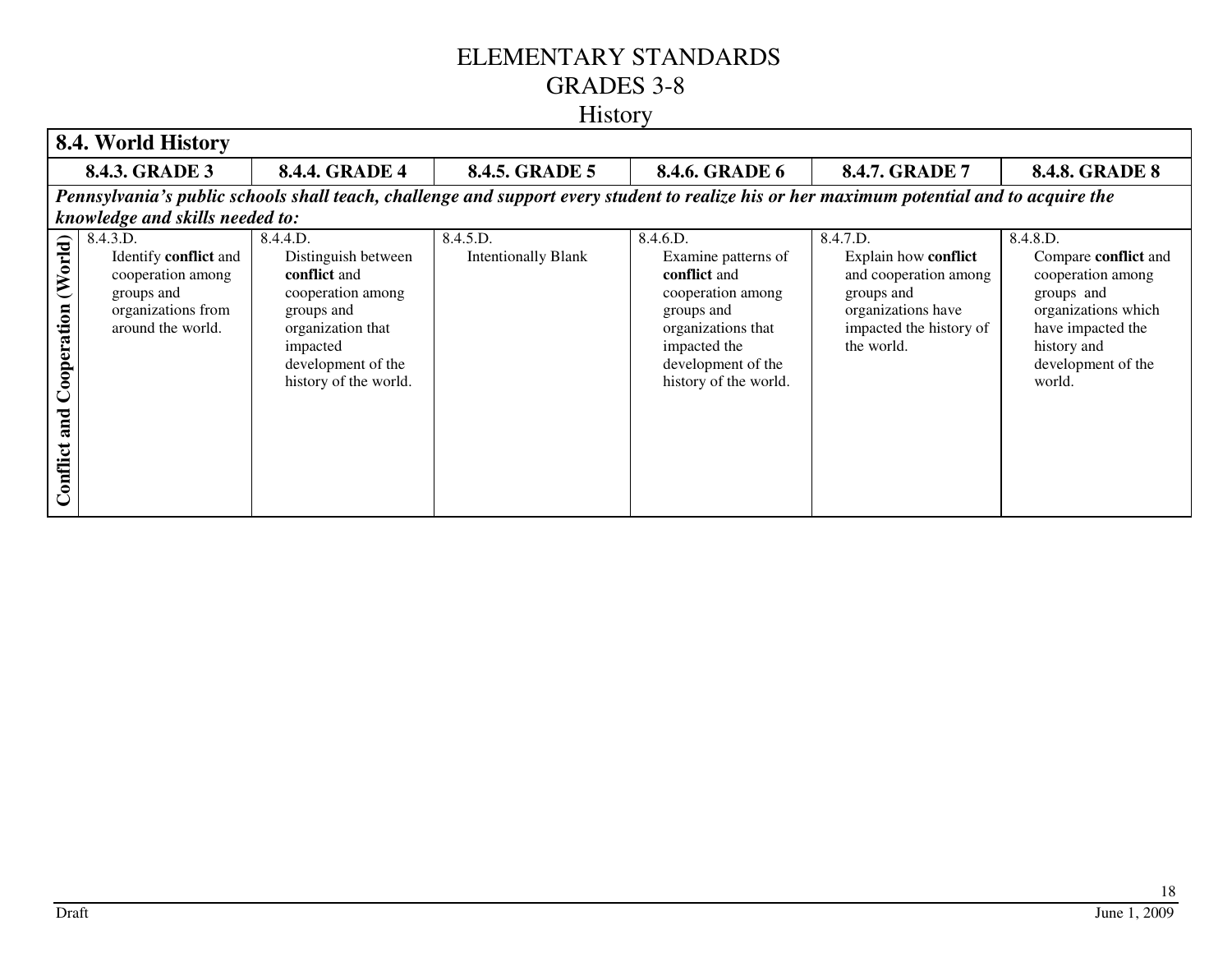#### **XXIV. GLOSSARY**

| Artifact:                       | Any object made by human work or skill.                                                                                                                          |  |  |  |
|---------------------------------|------------------------------------------------------------------------------------------------------------------------------------------------------------------|--|--|--|
| <b>Conflict:</b>                | The opposition of persons or groups that gives rise to dramatic action. Such actions could include the use of<br>force as in combat.                             |  |  |  |
| <b>Context of Events:</b>       | The circumstances that form the environment within which something that is particularly significant,<br>interesting, exciting, or unusual exists or takes place. |  |  |  |
| <b>Culture:</b>                 | The beliefs, customs, practices, and social behavior of a particular nation or people.                                                                           |  |  |  |
| Document:                       | A formal piece of writing that provides information or acts as a record of events or arrangements.                                                               |  |  |  |
| Economic:                       | Relating to the production, distribution, and consumption of goods and services.                                                                                 |  |  |  |
| <b>Ethnicity:</b>               | Identification of people sharing common history, cultural, racial, and or religious backgrounds.                                                                 |  |  |  |
| <b>Graphic Representations:</b> | Visual examples.                                                                                                                                                 |  |  |  |
| <b>Historical Source:</b>       | A person, organization, book, map, graph, table, or other text that supplies information or evidence.                                                            |  |  |  |
| <b>Human Geography:</b>         | This classification, sometimes called cultural geography, involves all phases of human social life in relation to<br>the physical earth.                         |  |  |  |
| <b>Inquiry:</b>                 | A request for information.                                                                                                                                       |  |  |  |
| <b>Opinion:</b>                 | The view somebody takes about an issue, especially when it is based solely on personal judgment.                                                                 |  |  |  |
| <b>Political:</b>               | Relating to government.                                                                                                                                          |  |  |  |
| <b>Primary Source:</b>          | First hand historical account that may be written, illustrated or recorded through other means.                                                                  |  |  |  |